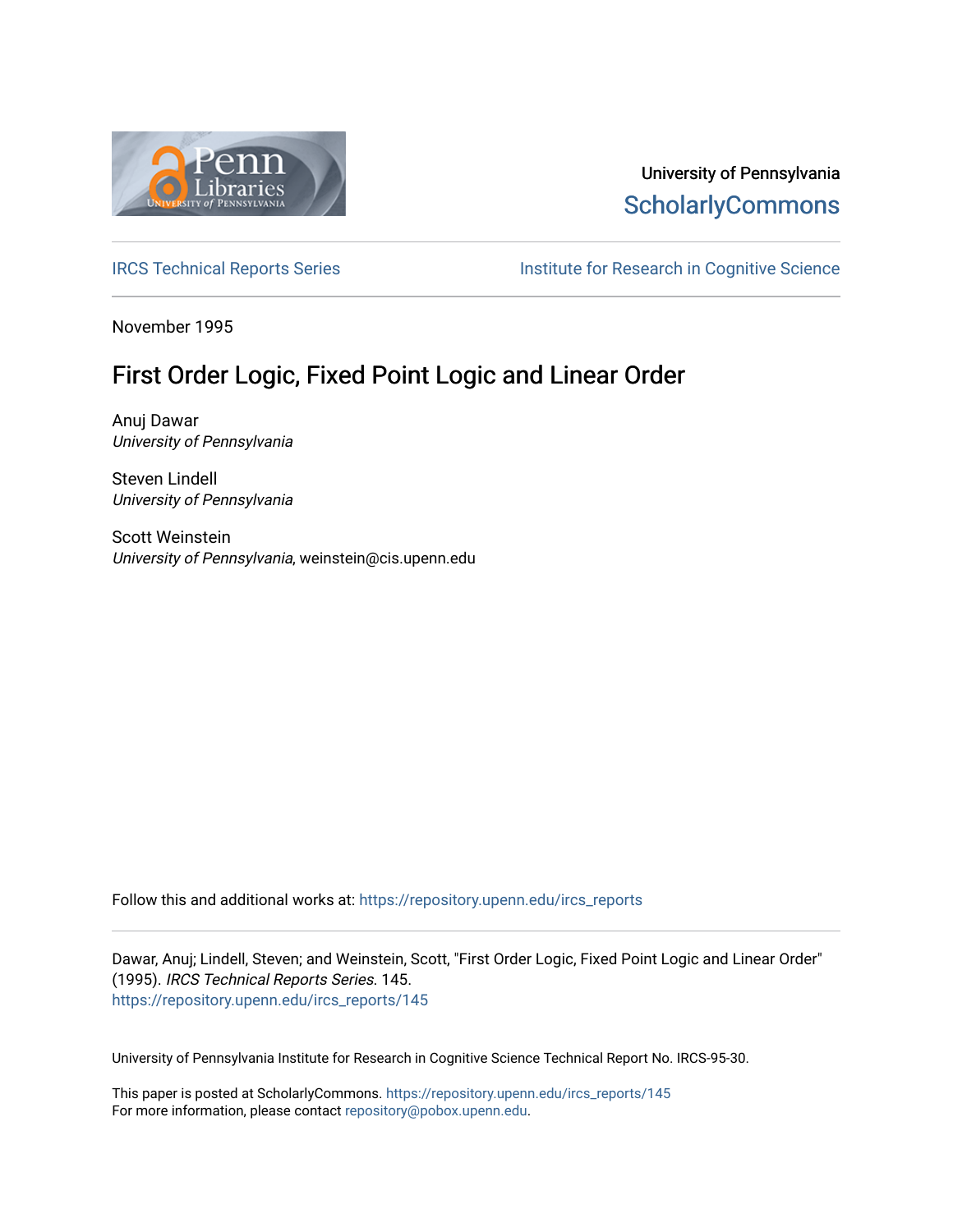# First Order Logic, Fixed Point Logic and Linear Order

## **Abstract**

The Ordered conjecture of Kolaitis and Vardi asks whether fixed-point logic differs from first-order logic on every infinite class of finite ordered structures. In this paper, we develop the tool of bounded variable element types, and illustrate its application to this and the original conjectures of McColm, which arose from the study of inductive definability and infinitary logic on proficient classes of finite structures (those admitting an unbounded induction). In particular, for a class of finite structures, we introduce a compactness notion which yields a new proof of a ramified version of McColm's second conjecture. Furthermore, we show a connection between a model-theoretic preservation property and the Ordered Conjecture, allowing us to prove it for classes of strings (colored orderings). We also elaborate on complexity-theoretic implications of this line of research.

## **Comments**

University of Pennsylvania Institute for Research in Cognitive Science Technical Report No. IRCS-95-30.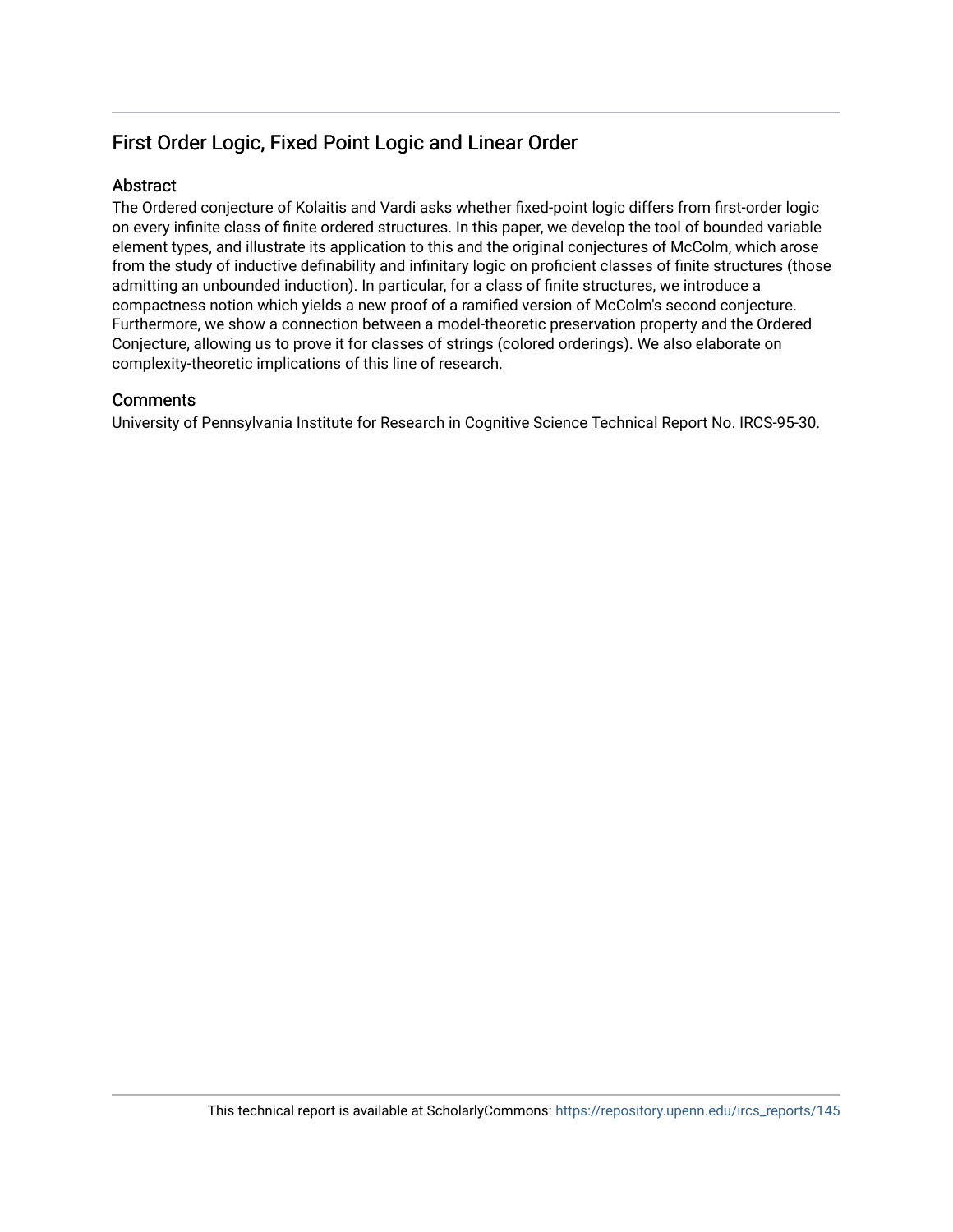

# *Institute for Research in Cognitive Science*

# **First Order Logic, Fixed Point Logic and Linear Order**

**Anuj Dawar Steven Lindell Scott Weinstein**

**University of Pennsylvania 3401 Walnut Street, Suite 400C Philadelphia, PA 19104-6228**

**November 1995**

**Site of the NSF Science and Technology Center for Research in Cognitive Science**

**IRCS Report 95--30**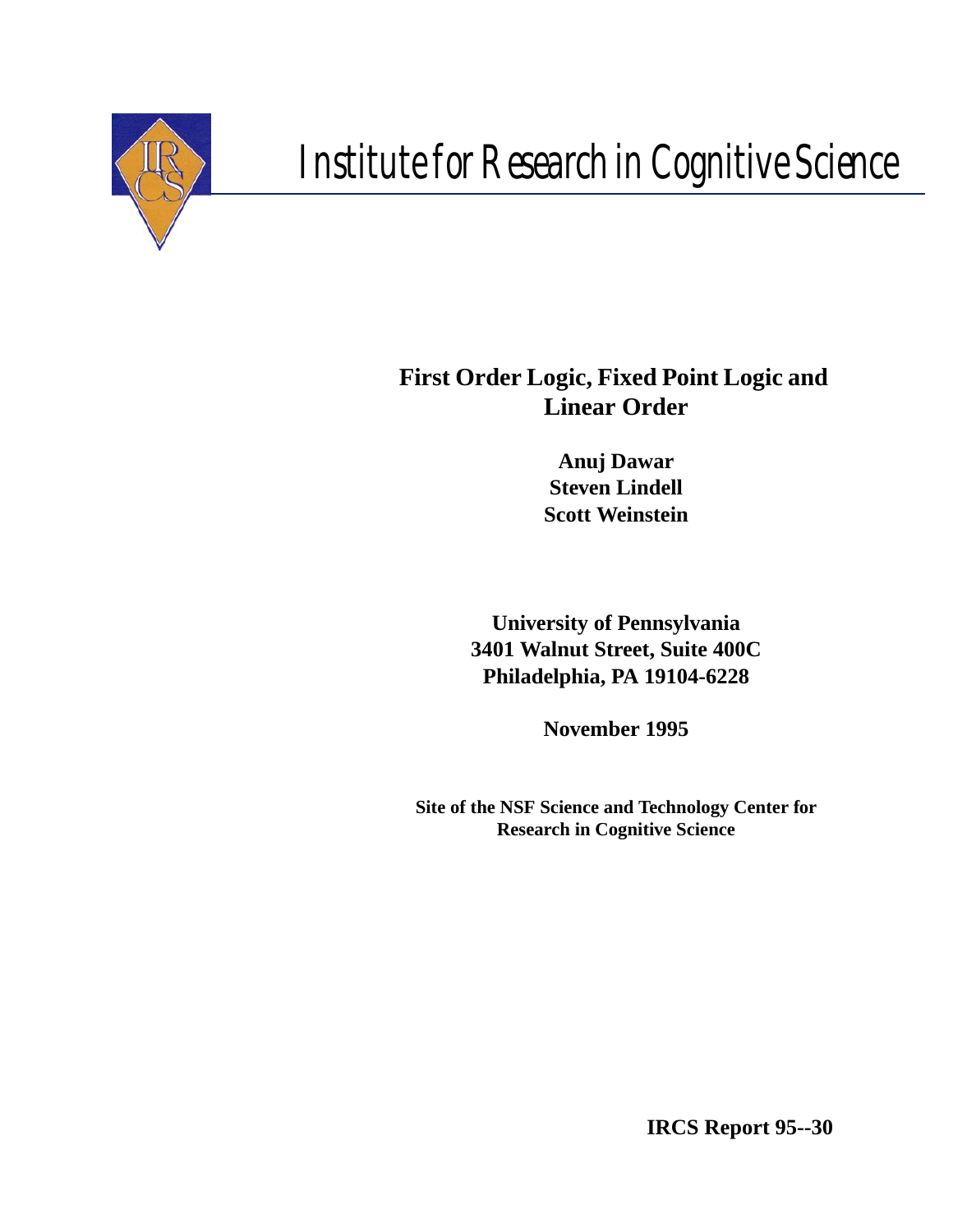# First Order Logic, Fixed Point Logic and Linear Order

Anuj Dawar<sup>er</sup>, Steven Linden<sup>ere</sup>, Scott Weinstein-Alex

– Dept. of Computer Science, Univ. of Wales, Swansea, Swansea SA2 8PP, U.K. –  $e$ -mail: a.dawar@swansea.ac.uk

- Dept. of Computer Science, Haverford College, Haverford, PA 19041, U.S.A.  $e$ -mail: slindell@haverford.edu

– Dept. of Philosophy, Univ. of Pennsylvania, Philadelphia, PA 19104, U.S.A. –  $e$ -mail: weinstein@cis.upenn.edu

Abstract. The Ordered conjecture of Kolaitis and Vardi asks whether xed point in git die rate from and the component of the context of the component of the component of the compo finite ordered structures. In this paper, we develop the tool of bounded variable element types, and illustrate its application to this and the original conjectures of McColm, which arose from the study of inductive definability and infinitary logic on proficient classes of finite structures (those admitting an unbounded induction). In particular, for a class of finite structures, we introduce a compactness notion which yields a new proof of a ramified version of McColm's second conjecture. Furthermore, we show a connection between a model theoretic property and the state property of the state property of the st and the Ordered Conjecture, allowing us to prove it for classes of strings the colored orderings  $\mathcal{C}$  also elaborate on complexity in complexity in the complexity in the complexity in the complexity in the complexity in the complexity in the complexity in the complexity in the complexity in tions of this line of research

#### $\mathbf{1}$ Introduction

The extensions of first order logic by means of fixed point operators, in particular the least fixed point and partial fixed point operators, have been much studied in recent years in the elder is indeed the distribution of the elder measure measure to their connection with complexity classes- Immerman Imm and Vardi Var showed that the logic LFP, the extension of first order logic with a least fixed point operator captures the class PTIME on ordered structures- Vardi Var and Abiteboul and Vianu  $[AV91]$  showed that the similar extension of first order logic with a partial fixed point operator PFP captures the class PSPACE on ordered structures- returned that is the structure and via showed that  $\sim$  $LFP = PFP$  if, and only if,  $PTIME = PSPACE$ , even without the restriction to ordered structures- One of the most important tools in the analysis of the xed point logics is the bounded variable infinitary logic  $L_{\infty \omega}^{\ast}$ . Kolaitis and Vardi

 $\degree$  Kesearch supported by EPSRC grant GR/H 81108  $\degree$ 

 $\cdots$  Partially supported by NSF grant CCR-9403447, and the John C. Whitehead faculty  $\cdots$ research fund at Haverford College

<sup>&</sup>quot;"" Supported in part by NSF CCR-9403447.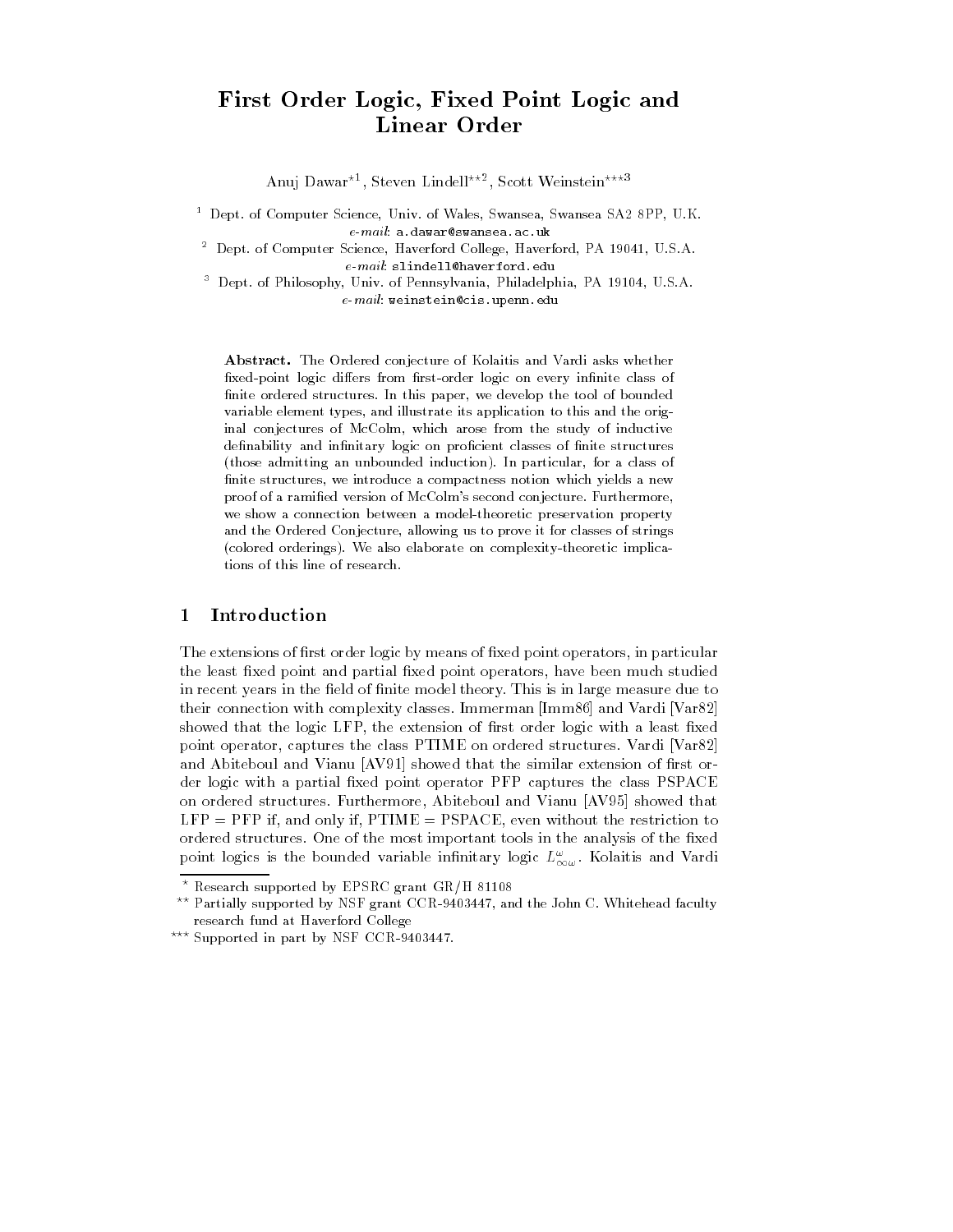[KV92b] showed that, on the class of finite structures, LFP and PFP can be seen as fragments of  $L^{\infty}_{\infty \omega}$ . Moreover,  $L^{\infty}_{\infty \omega}$  has an elegant characterization in terms of pebble games which has proved an extremely useful tool in the analysis of the expressive power of the fixed point logics.

The logics LFP and PFP are both extensions of first order logic, and indeed, they are proper extensions on the class of all finite structures and on the class of that if we can separate these two logics on any class of finite structures  $\mathcal{C}$ , then we would separate PTIME from PSPACE- the other hand one can construct the other hand one can construct the oth infinite classes of structures on which the logics are equivalent and both of them, indeed even  $L^{\omega}_{\infty \omega}$ , collapse to first order logic.

Kolaitis and Vardi [KV92a] initiated an investigation of which classes of structures C have the property that LFP and  $L_{\infty\omega}^{\omega}$  collapse to first order logic on  $\mathcal C.$  They proved a conjecture of McColm [McC90], showing that  $L_{\infty \omega}^{\omega}$  collapses to FO if and only if every positive rst order induction is bounded- Gurevich Immerman and Shelah [GIS94] refuted another conjecture due to McColm by constructing a class of structures on which LFP collapses to FO, but  $L^{\omega}_{\infty\omega}$  does not- Kolaitis and Vardi KVb conjectured the following weaker version of McColm's conjecture, which remains open:

Conjecture Kolaitis-Vardi On every innite class of ordered structures there is a polynomial time computable query that is not first order definable.

In this paper, we discuss  $McColm's$  conjectures, relating them to finite variable element types as introduced in [DLW95], a notion of compactness for classes of the structures and a preservation property- for particular we relate this we preservation property to Conjecture 1, allowing us to prove it for classes of strings linear orders with unary relations- We also comment on the complexity theo retic implications of Conjecture - Parts of the material in this paper appeared in preliminary form in [Daw93].

Section 2 covers the background material on fixed point logics, infinitary logics and element types- Section relates inductive denitions and McColms conjectures to bounded variable element types, compactness and preservation properties- Section and relation between the relation between the preservation between the preservation proper and Conjecture 1, while Section 5 relates this conjecture to questions in complexity theory-

#### $\boldsymbol{2}$ Background

We assume the standard definitions of a first order language (or signature) and a structure interpreting it- contains all structures will be will be will be will be will be a dealing with are assumed to have finite universe and all signatures are assumed to be finite and relational, that is, to consist of finitely many relation symbols. We write  $\mathcal{F}_{\sigma}$  to denote the class of all finite structures of signature  $\sigma$ , and  $\mathcal{O}_{\sigma}$ to denote the class of ordered finite  $\sigma$ -structures, i.e.  $\mathcal{O}_{\sigma}$  is the collection of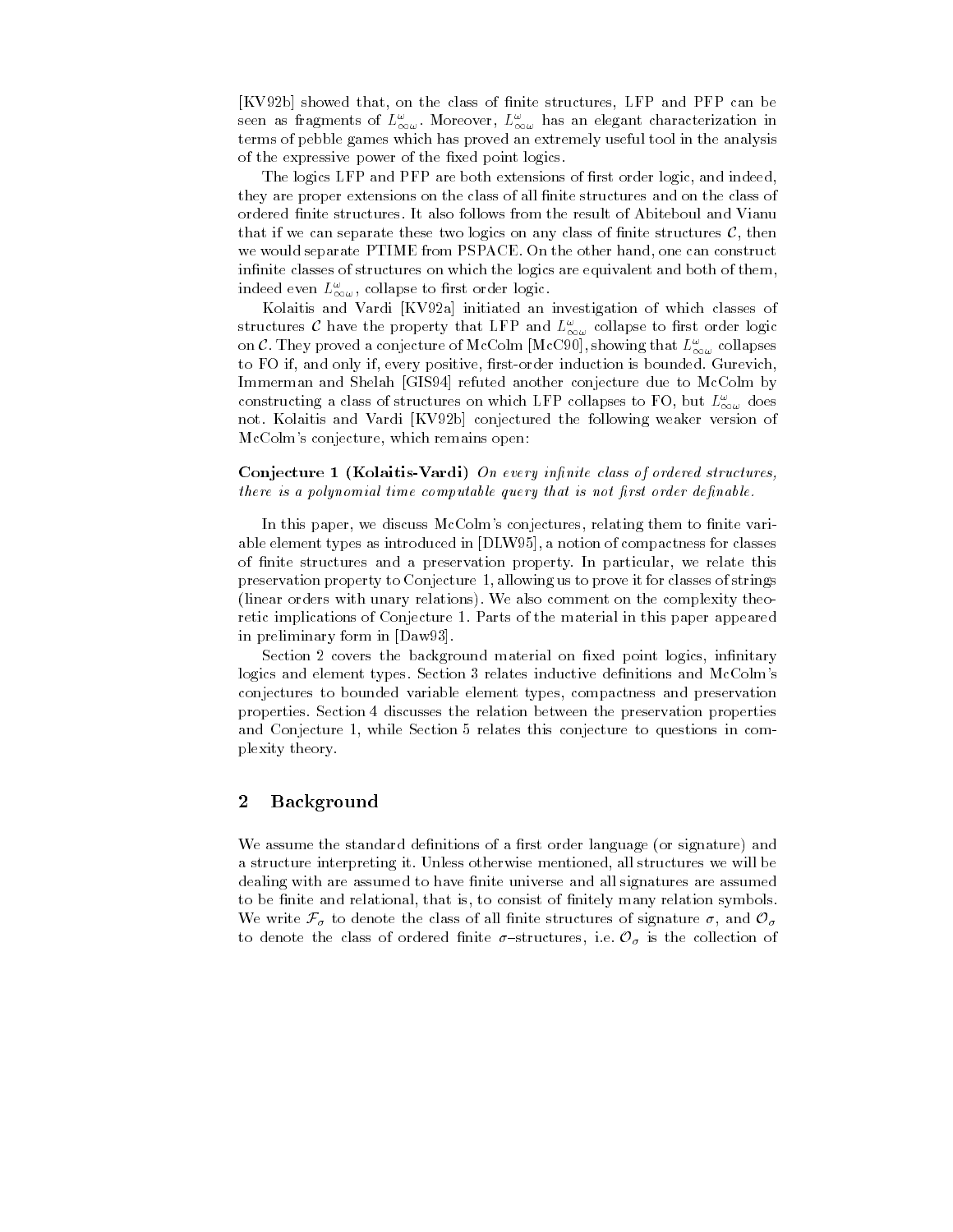structures in  $\mathcal{F}_{\sigma \cup \{\leq\}}$  which interpret the binary relation symbol  $\leq$  as a linear order-

An *n*-*ary query* over a class of structures  $\mathcal{C}$  is a map Q sending each structure order.<br>An *n–ary query* over a class of structures  $C$  is a map  $Q$  sending each structure<br> $\mathfrak{A} \in \mathcal{C}$  to an *n–*ary relation over  $\mathfrak A$  which satisfies the following condition: for all An *n*-ary query over a class of structures  $C$  is a map  $Q$  sending each stri $\mathfrak{A} \in \mathcal{C}$  to an *n*-ary relation over  $\mathfrak{A}$  which satisfies the following condition:<br> $\mathfrak{A}, \mathfrak{B} \in \mathcal{C}$ , if  $f$  is an isomorp

with the contract of the sets of the sets of the sets of the sets of the sets of  $\mathcal{S}$ the classes of quelles that are explosively in the respective logical color any a logic. L collapses to another logic L' over a class of structures  $\mathcal{C}$ , if and only if, the collection of restrictions of queries in L to C is included in the collection of restrictions of queries in  $L'$  to  $\mathcal{C}$ .

#### 2.1 Inductive and Infinitary Logics

Let  $\varphi(R, x_1, \ldots, x_k)$  be a first-order formula. On a structure,  $\mathfrak{A}, \varphi$  defines the 2.1 Inductive and Infinitary Logies<br>Let  $\varphi(R, x_1, \ldots, x_k)$  be a first-order formula. On a struction<br>operator,  $\Phi_{\mathfrak{A}}(R^{\mathfrak{A}}) = \{ \langle a_1, \ldots a_k \rangle | \langle \mathfrak{A}, R^{\mathfrak{A}} \rangle \models \varphi[a_1, \ldots, a_k] \}.$ If is a result of the Report of the Report of the Report of the Report of the Report of the Report of the Report of the Report of the Report of the Report of the Report of the Report of the Report of the Report of the Repo formula,  $\varPhi_{\mathfrak{A}}$  is monotone. We may view  $\varphi$  as determining an induction on  $\mathfrak A$  the stages of which are defined as follows:  $\varphi_{\mathfrak{A}}^0 = \emptyset$ ;  $\varphi_{\mathfrak{A}}^{m+1} = \Phi_{\mathfrak{A}}(\varphi_{\mathfrak{A}}^m)$ . The *closure* ordinal of  $\varphi$  on  $\mathfrak{A}$ , denoted  $||\varphi||_{\mathfrak{A}}$ , is the least m such that  $\varphi_{\mathfrak{A}}^m = \varphi_{\$  $m^{th}$  stage of the induction determined by  $\varphi$  can be uniformly defined over all structures by a first-order formula which we denote by  $\varphi^{...}$  . The set inductively defined by  $\varphi$  on  $\mathfrak{A},$  denoted  $\varphi^{\infty}_{\mathfrak{A}}$  , is the least fixed point of the operator  $\varPhi_{\mathfrak{A}},$  that is,  $\varphi^{\infty}_{\frak A}=\varphi^m_{\frak A}$ , where  $m=||\varphi||_{\frak A}.$  If  $s$  is a  $k-$ tuple of elements of  $\frak A$  and  $s\in\varphi^{\infty}_{\frak A}$ we use  $|s|_\varphi$  to denote the least  $m$  such that  $s\in \varphi_{\mathfrak A}^m.$  The stage comparison query for  $\varphi$ , denoted  $\leq_{\varphi}$ , is the query which assigns to each structure  $\mathfrak A$  the 2k-ary<br>relation defined as follows:<br> $s \leq_{\varphi} s' \Longleftrightarrow s \in \varphi_{\mathfrak A}^{\infty} \wedge s' \in \varphi_{\mathfrak A}^{\infty} \wedge |s|_{\varphi} \leq |s'|_{\varphi}$ relation defined as follows:

$$
s\leq_\varphi s'\Longleftrightarrow s\in\varphi^\infty_{\mathfrak{A}}\wedge s'\in\varphi^\infty_{\mathfrak{A}}\wedge|s|_\varphi\leq|s'|_\varphi
$$

where s and s' are k-tuples of elements of  $\mathfrak A$ .

We write  $\mathbf{A}$  for the extension of  $\mathbf{A}$  and  $\mathbf{A}$  are light the light the light the light the light the light the light the light the light the light the light the light the light the light the light the light which uniformly determines the least  $\mathbb{R}^n$  and  $\mathbb{R}^n$  and  $\mathbb{R}^n$  and  $\mathbb{R}^n$  and  $\mathbb{R}^n$  and  $\mathbb{R}^n$  and  $\mathbb{R}^n$  and  $\mathbb{R}^n$  and  $\mathbb{R}^n$  and  $\mathbb{R}^n$  and  $\mathbb{R}^n$  and  $\mathbb{R}^n$  and  $\mathbb{$ is for any report for any result of  $\mathbb{R}^n$  is a formula of  $\mathbb{R}^n$  is a formula of  $\mathbb{R}^n$  $\mathfrak{A} \models \mathbf{Ifp}(R, x_1, \ldots, x_k)\varphi[s],$  if and only if,  $s \in \varphi^{\infty}_{\mathfrak{A}}$ . We will need the following basic result about inductive definability which is a special case of Moschovakis's Stage Comparison Theorem (see  $[Mos74]$ ).

Theorem Mos Let be an Rpositive rstorder formula- The stage comparison query  $\leq_{\varphi}$  is definable in LFP.

The stages  $\varphi_{\mathfrak{A}}^{\alpha}$  can be defined for an arbitrary (not necessarily positive) formula  $\varphi$  on a structure  $\mathfrak A$ . If the formula is not positive, these stages are not necessarily increasing and they may or may not converge to a xed point- We define the partial fixed point of  $\varphi$  on structure  $\mathfrak A$  to be  $\varphi_{\mathfrak A}^m,$  for  $m$  such that  $\varphi_{\mathfrak{A}}^{\scriptscriptstyle\bullet}=\varphi_{\mathfrak{A}}^{\scriptscriptstyle\bullet}$  " , it such an  $m$  exists and empty otherwise. The logic PFP is then the closure of first order logic under an operation  $pfp$  uniformly defining the partial fixed point of a formula.

The interest in fixed point logics on finite structures stems largely from their connection with complexity classes, as established by the following results.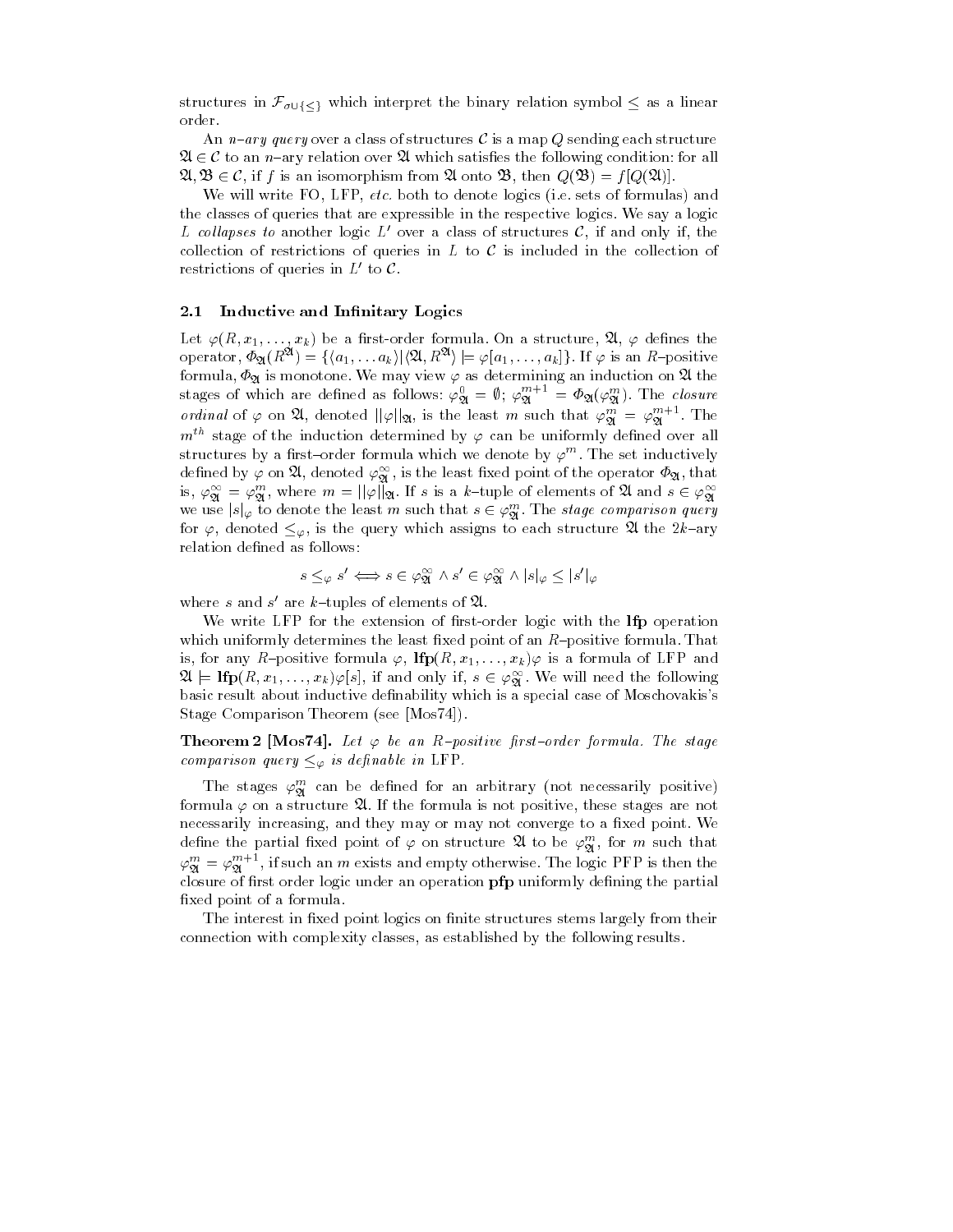**Theorem 3 [Imm86, Var82].** For any signature  $\sigma$ , LFP = PTIME on  $\mathcal{O}_{\sigma}$ .

**Theorem 4 [Var82, AV91].** For any signature  $\sigma$ , PFP = PSPACE on  $\mathcal{O}_{\sigma}$ .

The contract of the contract of the contract of  $\mathcal{A}$  and only if  $\mathcal{A}$  and only if  $\mathcal{A}$  and only if  $\mathcal{A}$ 

In particular, it follows from Theorem 5 that the separation of LFP and PFP on any class  $C$  of finite structures would yield the separation of PTIME from PSPACE.

Let  $L^k$  be the fragment of first-order logic which consists of those formulas whose variables, both free and bound, are among  $x_1, \ldots, x_k$ . Let  $L^{\infty}_{\infty \omega}$  be the closure of  $L^k$  under the first order operations and the operations of conjunction and disjunction applied to arbitrary (infite or infinite) sets of formulas.  $L^{\infty}_{\infty \omega} =$  $\bigcup_{k\in\omega}L_{\infty}^k$ . Kolaitis and Vardi [KV92b] established that on  $\mathcal{F}_\sigma,$  the fixed point logics LFP and PFP can be viewed as fragments of  $L^{\infty}_{\infty \omega}$  . Indeed, they establish the following result concerning the stages of a rst order induction-

**Theorem 6** [KV92b]. Let  $\varphi \in L^k$  and let  $\varphi^m$  be the m-th stage of the induction aetermined by  $\varphi$  .  $\varphi$  is uniformly definable in  $L^{++}$  over the class of finite structures. Hence, the least jixed point of  $\varphi$  is uniformly definable in  $L_{\infty\omega}^-\,$  over the class of finite structures.

The following definition was introduced by McColm  $[{\rm McC90}]$ .

**Definition 7.** A class  $\mathcal{C}$  of structures is proficient, if there is some positive formula  $\varphi$  such that  $\sup(\{\|\varphi\|_{\mathfrak{A}} \mid \mathfrak{A} \in \mathcal{C}\}) \geq \omega$ .

McColm [McC90] formulated two conjectures, which taken together state that the following three conditions are equivalent for any class of structures  $\mathcal{C}$ .

- 1.  $\mathcal C$  is not proficient;
- 2. LFP collapses to first order logic on  $\mathcal{C}_{1}$
- 3.  $L_{\infty\omega}^{\omega}$  collapses to first order logic on  $\mathcal{C}_+$

It is easily seen that condition (1) implies (2), for if  $\varphi$  is a formula such that It is easily seen that condition (1) implies (2), for if  $\varphi$  is a formula such that<br>sup( $\{||\varphi||_{{\mathfrak{A}}} \mid {\mathfrak{A}} \in C\}$ )  $\langle \omega \rangle$ , then there is an  $m \in \omega$  such that  $\varphi^{\infty}_{{\mathfrak{A}}} = \varphi^m_{{\mathfrak{A}}}$  for It is easily seen<br>sup({||φ||<sub>Ω(</sub> | Ղ<br>all 2l ∈ C. But. But, by Ineorem o it follows that  $\varphi^{...}$  is uniformly defined by a rst order formula- McColm McColm McColm McColm McColm McColm McColm McColm McColm McColm McColm McColm McColm Kolaitis and Vardi [KV92a] showed that  $(1)$  implies  $(3)$ , thereby establishing the equivalence of  $(1)$  and  $(3)$  and resolving the second of McColm's two conjectures. Gurevich et al- GIS construct an example of a class of structures where holds but  $(1)$  fails, refuting the first of the two conjectures.

While McColm's first conjecture has been refuted in the general case, it remains open whether it nonetheless holds on classes of ordered structures i-efor any class  ${\cal C}$  that is a subclass of  ${\cal O}_\sigma$  for some  $\sigma.$  It was conjectured by Kolaitis and varding the variation that it doesn't the only implication that in unresolved the state of the only of the is the implication  $(2) \Rightarrow (1)$ , this conjecture is the one stated as Conjecture 1 above.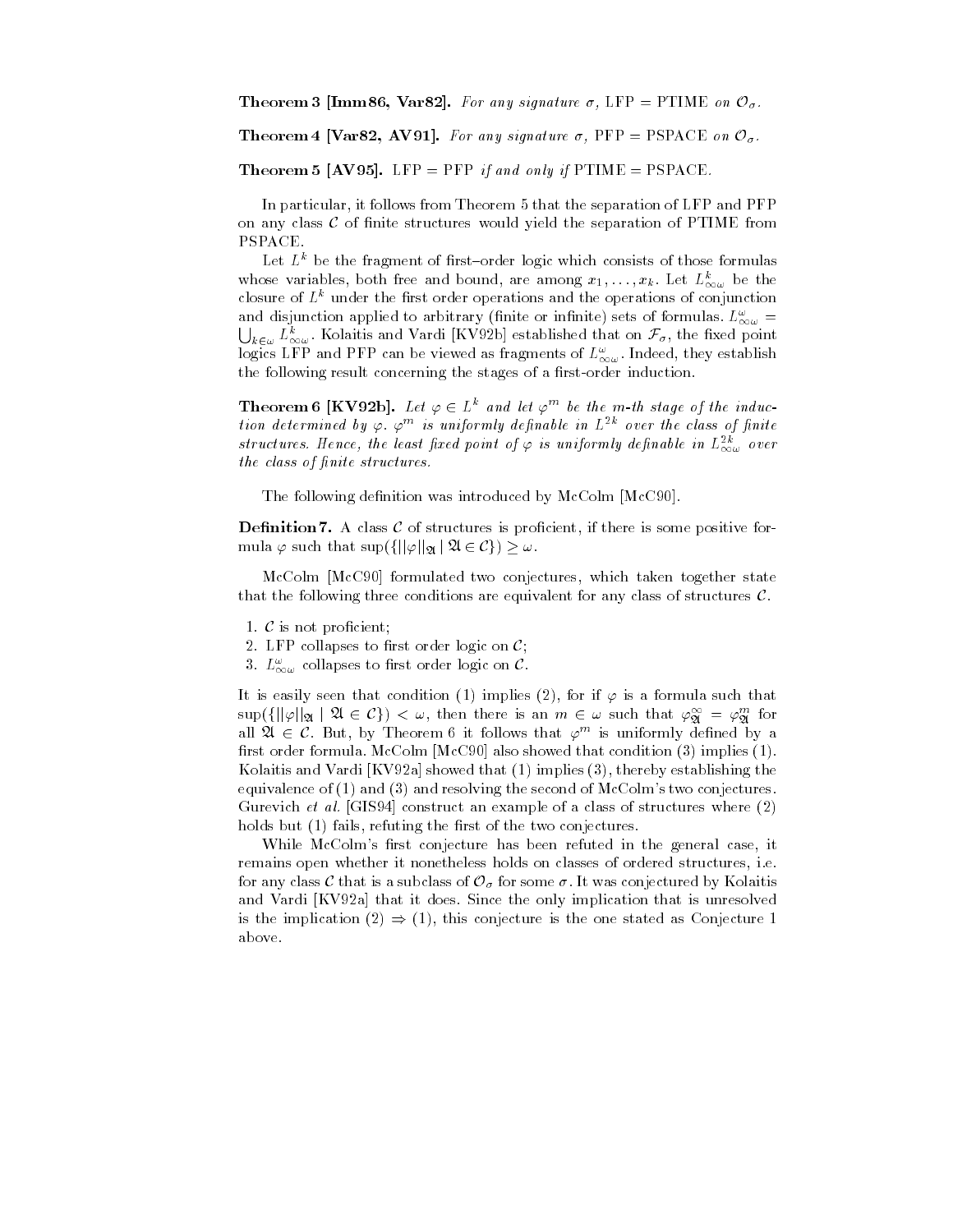#### Element Types

The following definition introduces the notion of element type which plays a fundamental role in our investigations.

**Definition 8.** Let  $\mathfrak A$  be a structure and let  $l \, \leq \, k$  be natural numbers. For any sequence  $s = \langle a_1, \ldots, a_l \rangle$  of elements of  $\mathfrak{A}$ , the L<sup>k</sup>-type of s in  $\mathfrak{A}$ , denoted  $\text{Type}_k(\mathfrak{A},s),$  is the set of formulas,  $\varphi \in L^k$  with free variables among  $x_1, \ldots, x_l,$ such that  $\mathfrak{A} \models \varphi[a_1 \dots a_l]$ .  $\tau$  is an  $L^k$ -type, if and only if, it is the  $L^k$ -type of some tuple in some (innite or infinite) structure. If  $\tau$  is an  $L$  -type we say that the tuple s realizes  $\tau$  in  $\mathfrak{A}$ , if and only if,  $\tau = \text{Type}_k(\mathfrak{A}, s)$ .

In [DLW95] we established some properties of  $L^k$ -types realized in finite structures, among them the following basic result that the  $L^k$ -type of a tuple in a nime structure is determined by a single formula of  $L^\ast$  .

**Theorem 9 [DLW95].** For every finite structure  $\mathfrak{A}$ , for every  $l \leq k$  and l-tuple s of elements from  $\mathfrak{A}$ , there is a formula  $\varphi \in \mathrm{Type}_k(\mathfrak{A}, s)$  such that for any structure B, and l-tuple t of elements B, if  $\mathfrak{B} \models \varphi[t]$ , then  $Type_k(\mathfrak{A}, s) =$  $Type_k(\mathfrak{B}, t)$ .

If  $\varphi$  satisfies the conditions of Theorem 9 we say that  $\varphi$  isolates Type<sub>k</sub>(2, s). satisfies the conditions<br>We write  $\langle \mathfrak{A},s\rangle\equiv^k\langle \mathfrak{B},\rangle$ 

 $\langle \mathfrak{B},t\rangle$  to denote that  $\text{Type}_k(\mathfrak{A},s) = \text{Type}_k(\mathfrak{B},t)$ . Recall that the quantifier rank of a formula is the maximum depth of nesting of quan-We write  $\langle \mathfrak{A}, s \rangle \equiv^k \langle \mathfrak{B}, t \rangle$  to denote that  $\text{Type}_k(\mathfrak{A}, s) = \text{Type}_k(\mathfrak{B}, t)$ . Recall that the quantifier rank of a formula is the maximum depth of nesting of quantifiers in the formula. We write  $\langle \mathfrak{A}, s \rangle \$ and Type $_{k}(\mathfrak{B},t)$  agree on all formulas of  $L^{k}$  of quantifier rank  $\leq n.$  Finally, we write  $\langle \mathfrak{A}, s \rangle \equiv_{\infty \omega}^k \langle \mathfrak{B}, t \rangle$  to denote that for every formula  $\varphi \in L_{\infty \omega}^k$ ,  $\mathfrak{A} \models \varphi[s]$  if and only if  $\mathfrak{B} \models \varphi[t]$ .

Notice that by Theorem 9, for every structure  $\mathfrak A$  and every tuple s of elements of  $\mathfrak A$  of length  $\leq k$ , there is an n such that for every tuple of elements s' of  $\mathfrak A$ , if Notice that by Theorem 9, for every structure  $\mathfrak A$  and every tuple s of elements<br>of  $\mathfrak A$  of length  $\leq k$ , there is an n such that for every tuple of elements s' of  $\mathfrak A$ , if<br> $\langle \mathfrak A, s \rangle \equiv^{k,n} \langle \mathfrak A, s' \rangle$ , then definition.

**Definition 10.** Let  $\mathfrak A$  be a structure and s be a tuple of elements of  $\mathfrak A$  of length  $\leq k$ . The *Scott rank* of s in  $\mathfrak A$  with respect to  $k$ , denoted  $\mathrm{sr}^k_{\mathfrak A}(s)$  is equal to the **Definition 10.** Let  $\mathfrak A$  be a structure and  $s$  be a tuple of elements of  $\mathfrak A$  of length  $\leq k$ . The *Scott rank* of  $s$  in  $\mathfrak A$  with respect to  $k$ , denoted  $\operatorname{sr}^k_{\mathfrak A}(s)$  is equal to the least  $n$  such th  $\leq k$ . The Scot $\text{least}\; n\;\text{such}\; \text{tl} \ \langle \mathfrak{A},s\rangle \equiv^k \langle \mathfrak{A},$  $\langle \mathfrak{A}, s' \rangle$ . The *Scott rank* of a structure  $\mathfrak A$  with respect to k, denoted least *n* such that for every tuple of element  $\langle \mathfrak{A}, s \rangle \equiv^k \langle \mathfrak{A}, s' \rangle$ . The *Scott rank* of a stru sr<sup>k</sup> $(\mathfrak{A})$ , is equal to sup({sr<sup>k</sup><sub> $g(s)$ </sub>| $s \in |\mathfrak{A}|^{\leq k}$ }).

We will make use of Scott ranks in obtaining information about the expressive power arbitrary classes of the next lemma codies structures- and next lemma codies in the structure a simple relation between the Scott rank of a structure  $\mathfrak A$  and the number of  $L^k$ -types of k-tuples realized over  $\mathfrak{A}$ . The definition which precedes it introduces notation which will be useful here and below-

**Definition 11.** Let  $\mathfrak{A}$  be a structure, let C be a class of structures, and let l, k be natural numbers with  $l \leq k$ .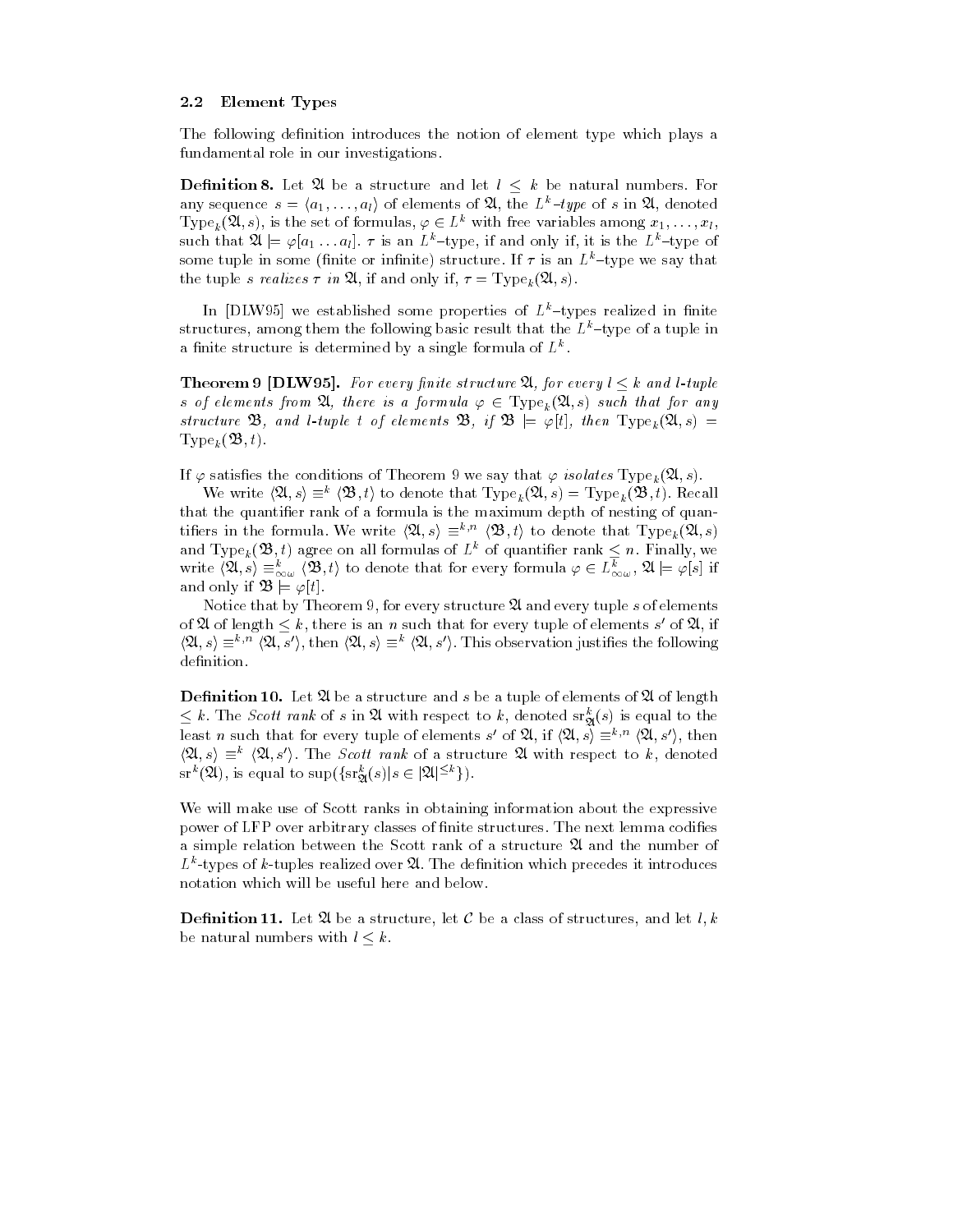1.  $S_l^k(\mathfrak{A}) = \{ \text{Type}_k(\mathfrak{A}, \langle a_1, \ldots, a_l \rangle) \mid a_1, \ldots, a_l \in |\mathfrak{A}| \}.$ 2.  $\nu_k(\mathfrak{A}) = \text{card}(S_k^k(\mathfrak{A})).$ 3.  $S_l^k(\mathcal{C}) = \bigcup_{\mathfrak{A} \in \mathcal{C}} S_l^k(\mathfrak{A})$ .

**Lemma 12.** For all finite structures  $\mathfrak{A}$  and  $k \in \omega$ ,

$$
\operatorname{sr}^k(\mathfrak{A}) \leq \nu_k(\mathfrak{A}) - 1.
$$

**Proof:** Note that for each  $\mathfrak{A}, k$ , and  $n \equiv k^n$  and  $k \equiv k$  determine equivalence relations on the set of k-tuples of elements of  $\mathfrak{A}$ . The collection of equivalence classes determined by  $\equiv^k$  corresponds exactly to  $S_k^k(\mathfrak{A})$  and thus the number of equivalence classes is  $\nu_k(\mathfrak{A})$ . For each n, the equivalence relation  $\equiv^{k,n+1}$  is a refinement of  $\equiv^{k,n}$  . Moreover, if  $m = \text{sr}^k(\mathfrak{A})$ , then the equivalence relation  $\equiv^{k,m}$  is identical to  $\equiv^k$ . The result now follows immediately.

The equivalence relations  $\equiv^{k,n}$  (and consequently,  $\equiv^k$ ) can be characterized in terms of the following two player kpebble game- We have a board consisting of one copy of each of the structures  $\mathfrak A$  and  $\mathfrak B$ . There is also a supply of pairs of pebbles  $\{\langle a_1, b_1 \rangle, \ldots, \langle a_k, b_k \rangle\}$ . At each move of the game, Player I picks up one of the pebbles (either an unused pebble, or one that is already on the board) and places it can have corrected to the corresponding structure interviews places and the corrected the corrected of  $\sim$ an element of A or bi on an element of B-), when the entire field was by placing the sounds by placing the set the unused pebble in the pair on an element of the other structure- Player II loses if the resulting map, f, from  $\mathfrak A$  to  $\mathfrak B$ , given by  $f(a_j) = b_j$ ,  $1 \leq j \leq k$ , is not a particle is the new particle in the new top it wins to game if she has a strategy to avoid losing in the first  $n$  moves, regardless of what moves are made by Player I- Moreover some of the pebbles may be placed on the board before the start of the game. That is, if s is an *l*-tuple of elements of  $\mathfrak A$  and t is an *l*-tuple of elements of  $\mathfrak{B}$ , where  $l \leq k$ , then we say the pebbles are initially placed on s and the start of the start of the start of the pebbles as  $-1$  -defined by  $-1$  -defined by  $-1$ and the pebbels b  $\Box$  are on the following of the following of the following of the following of the following of the following of the following of the following of the following of the following of the following of the characterization

**Theorem 13 [Imm82, Poi82].** Let  $\mathfrak{A}$  and  $\mathfrak{B}$  be structures over a fixed signature and the tuples of elements from the respective structures-term the respective structures-term the respective structureswins the n move, k-pebble game on structures  $\mathfrak A$  and  $\mathfrak B$  with the pebbles initially on the tuples s and t, if and only if,  $\langle \mathfrak{A}, s \rangle \equiv^{k,n} \langle \mathfrak{B}, t \rangle$ .

Kolaitis and Vardi [KV92b] proved that the equivalence relations  $\equiv^k$  and  $\equiv_{\infty\omega}^k$  coincide when restricted to finite structures.

**Theorem 14 [KV92b].** For finite structures  $\mathfrak{A}$  and  $\mathfrak{B}$ , and tuples s and t of elements from the respective structures the fol lowing are equivalent lements from the<br> $- \langle \mathfrak{A}, s \rangle \equiv^k \langle \mathfrak{B},$ 

$$
= \langle \mathfrak{A}, s \rangle \equiv^k \langle \mathfrak{B}, t \rangle;
$$
  
=  $\langle \mathfrak{A}, s \rangle \equiv^k_{\infty} \omega \langle \mathfrak{B}, t \rangle.$ 

The next result characterizes the descriptive complexity of L<sup>e</sup>-type equivalence and establishes a further connection between finite variable element types and inductive definability.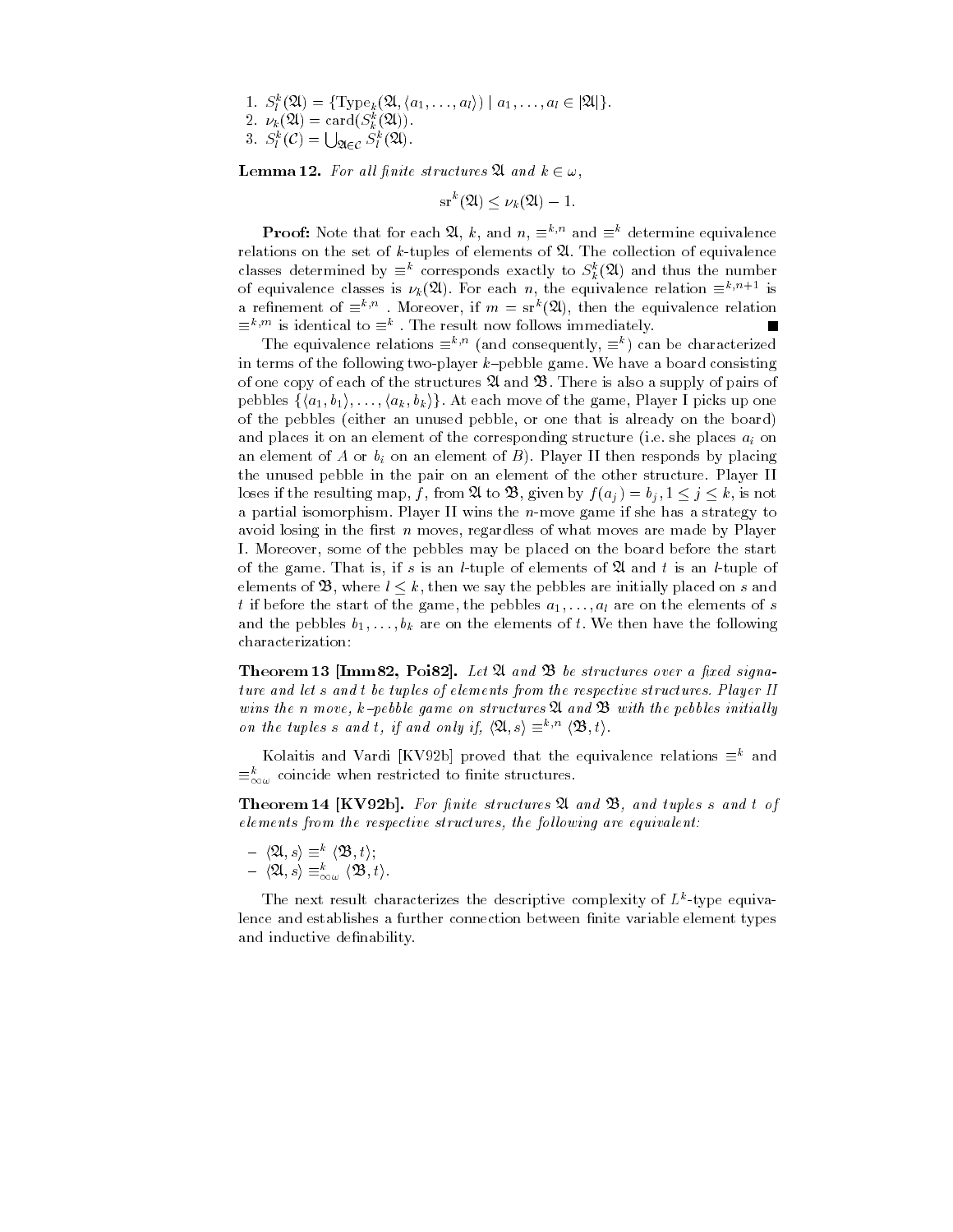**Theorem 15 [DLW95].** Let  $l \leq k$  and let  $\sigma$  be a finite, relational signature. There is an R-positive first-order formula  $\zeta$  such that for any structure  $\mathfrak A$  of signature  $\sigma$  and any l-tuples s and s',  $\mathfrak{A} \models \mathbf{Ifp}(R, x_1, \ldots, x_{2l}) \zeta[s, s']$ , if and only if, s and s' realize distinct  $L^k$ -types in  $\mathfrak A$ .

In sketching a proof of this theorem, we will use the following notion of basic type. type.<br> **Definition 16.** For any structure  $\mathfrak{A}$  and elements  $a_1, \ldots, a_l \in |\mathfrak{A}|$ , where  $l \leq k$ 

the *basic*  $L^*$ -type of  $a_1, \ldots, a_l$  is the set of *atomic* formulas,  $\varphi$ , of  $L^*$  in  $l$  free variables such that  $\mathfrak{A} \models \varphi[a_1, \ldots, a_l].$ 

Note that for a given finite, relational signature,  $\sigma$ , there are only finitely many asic terms types-basic types-basic type is characterized by a single type is characterized by a singlet of quantifier free formula of  $L^{\ast}$  .

Proof of Theorem Sketch Let x - - -xk - - - qx---xk be a iixed enumeration of quantifier free formulas of  $L^+$  in  $\kappa$  free variables characterizing all the basic types in the signature  $\epsilon$  to matter  $\mu$  ( as follows)

$$
\varphi_0(x_1,\ldots,x_k,y_1,\ldots,y_k)\equiv\bigvee_{1\leq i\neq j\leq q}(\alpha_i(\bar{x})\wedge\alpha_j(\bar{y}))
$$

is by replacing to the contract of the by  $\{i,j\}$  , is obtained from  $\{j\}$  , if  $j$  , if shown is the contract of clear that for any tuples  $\bar{a}, b \in |\mathfrak{A}|^k$ ,  $\mathfrak{A} \models \varphi_0[\bar{a}b]$  if and only if the basic types of  $\lim_{\delta \to 0} \alpha_i(\bar{x})$  b<br>  $\bar{b} \in |\mathfrak{A}|^k$   $\mathfrak{A}$ a anu v are umerent.

Now, define  $\zeta$  as follows:

$$
\zeta(R, x_1, \ldots, x_k, y_1, \ldots, y_k) \equiv \varphi_0(\bar{x}\bar{y}) \vee \bigvee_{1 \leq i \leq k} \exists x_i \forall y_i R(x_1, \ldots, x_k, y_1, \ldots, y_k)
$$
  

$$
\vee \bigvee_{1 \leq i \leq k} \exists y_i \forall x_i R(x_1, \ldots, x_k, y_1, \ldots, y_k)
$$
  

$$
\exists i \leq k
$$

A  $k$ -pebble game argument can now be used to show that the least fixed point of  $\zeta$  expresses the *inequivalence* of  $L$  -types. Indeed, the  $n + 1$ -th stage of the induction determined by  $\zeta$  expresses the inequivalence of  $L^*$  -types restricted to formulas of quantifier rank at most  $n$ .

The following lemma is a corollary to the proof of the preceding theorem- It relates Scott ranks to the stages of the induction generated by the formula  $\zeta$  in our proof sketch above.

**Lemma 17.** Let  $l \leq k$  and let  $\sigma$  be a finite, relational signature. Let  $\zeta$  be the formula constructed above relative to k and  $\sigma$ . Let  $\mathfrak A$  be a structure of signature  $\sigma,$  and let s be an l-tuple of elements of  $\mathfrak A$  with  $\operatorname{sr}^k_{\mathfrak A}(s)=m.$  Then,

- 1. there is an *l*-tuple s', such that  $\mathfrak{A} \not\models \zeta^m[s,s']$  and  $\mathfrak{A} \models \zeta^{m+1}[s,s']$ .
- 2. for every l-tuple s', if  $\mathfrak{A} \models \text{Ifp}(R, x_1, \ldots, x_k, y_1, \ldots, y_k) \zeta[s, s']$ , then  $\mathfrak{A} \models$  $\zeta^{m+1}[s,s']$ .

In consequence,  $||\zeta||_{\mathfrak{A}} = \operatorname{sr}^k(\mathfrak{A}) + 1$ .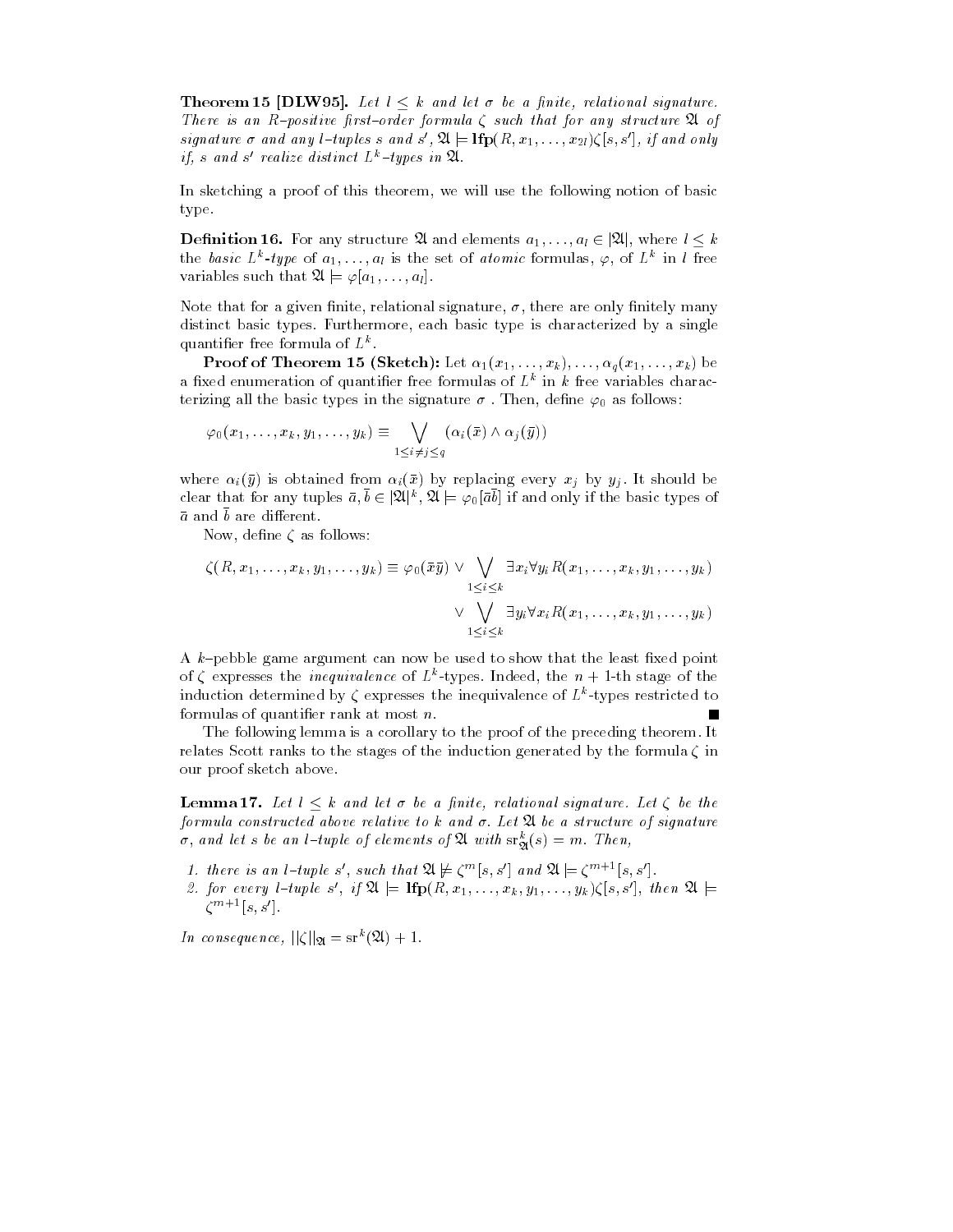Moreover, a stronger form of Theorem 15 can be shown, namely that the equivalence classes with respect to  $L^k$  in a structure  $\mathfrak A$  can, in some sense, be ordered uniformly by a formula of LFP-- this result stated formally below  $\mathcal{L}_{\mathcal{F}}$ is a crucial step in the proof of the result due to Abiteboul and Vianu that  $LFP = PFP$  if and only if  $P = PSPACE$ .

 $T$  define an av DLW define any signature is any signature is any signature is any signature is any signature is any signature is any signature is any signature is any signature is any signature is any signature is any si LFP formula  $\xi(x_1,\ldots,x_{2k})$  such that for any  $\sigma$ -structure  $\mathfrak A$  and k-tuples s, s' and  $s''$  of elements of  $\mathfrak{A}$ :

- 1. if  $\mathfrak{A} \models \xi[s, s']$  then s and s' realize distinct  $L^k$  types in  $\mathfrak{A}$ .
- 2. it is not the case that  $\mathfrak{A} \models \xi[s, s']$  and  $\mathfrak{A} \models \xi[s', s]$ ; and
- 3. if s and s' realize distinct  $L^k$  types in  $\mathfrak{A}$  then either  $\mathfrak{A} \models \xi[s,s']$  or  $\mathfrak{A} \models$  $\xi[s',s]$ .
- 4. if  $\mathfrak{A} \models \xi[s, s']$  and  $\mathfrak{A} \models \xi[s', s'']$  then  $\mathfrak{A} \models \xi[s, s'']$ .

tuples will use symbol k to denote the pre-trace the support density the problem of the problem of the second o formula  $\xi$ .

#### $\boldsymbol{3}$ Element Types and Inductive Definitions

In this section, we use the machinery of  $L^*$ -types developed above to provide a proof of McColms second conjecture and related results- related members of proficiency of a class  $\mathcal C$  given in Definition 7 states that there is an inductive definition over C that is unbounded. As we saw in the preceding section, it is possible to think of inductive denitions as computations over bounded variable element types. Intuitively speaking, for  $\mathcal C$  to admit unbounded inductions, it must contain structures with arbitrarily large numbers of types- This motivates a notion of compactness of a class of finite structures, which we define below. The definition of a class C being k-compact is essentially equivalent to McColm's condition for C being k-anti-proficient (see [McC90]).

**Definition 19.** The class of structures C is k-compact, if and only if,  $S_k^k(\mathcal{C})$  is finite.

In other words, a class  $\mathcal C$  is k-compact, if and only if, there are only finitely many L<sup>k</sup>-types of k-tuples realized in structures in C. Observe that if  $S_k^k(\mathcal{C})$  is finite, then  $S_l^k(\mathcal{C})$  is finite for all  $l\leq k$ . The property we have defined is called k-compactness because it is equivalent to C satisfying a certain "compactness" condition , as we show next. Recall from Definition  $\delta$  that a set of  $L^+$  formulas is an  $L^*$ -type, if and only if, it is the  $L^*$ -type of some tuple in some (finite or infinite) structure.

**Theorem 20.** A class of finite structures  $C$  is k-compact, if and only if, for every  $L^k$ -type  $\tau$ , if for every finite subset  $\delta$  of  $\tau$ , there is a type  $\tau' \in S^k_l(\mathcal{C})$  such that  $\delta \subseteq \tau'$ , then  $\tau \in S_l^k(\mathcal{C})$ .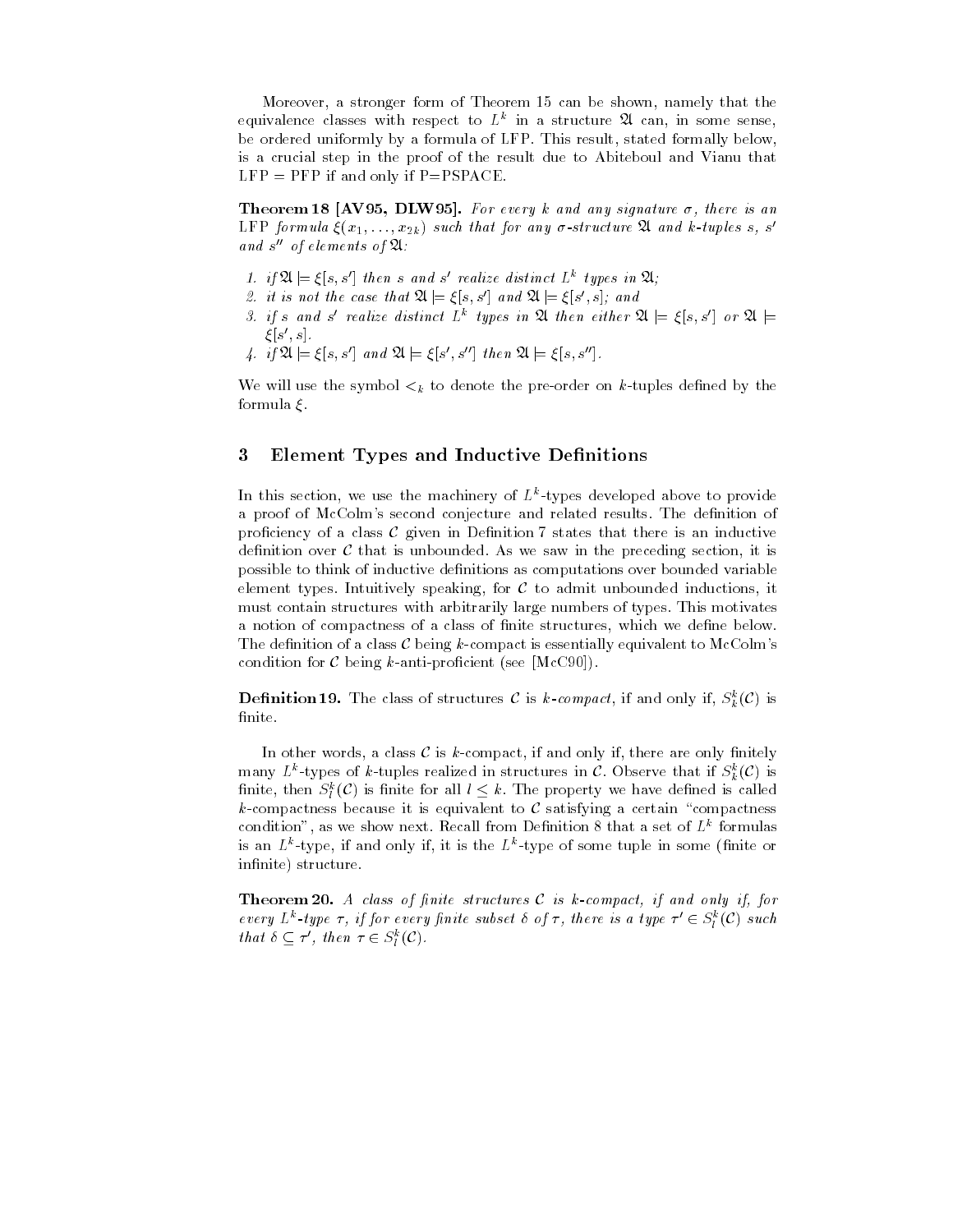### Proof

- $\Rightarrow$  Let  $\mathcal C$  be k-compact and let  $S_l^k(\mathcal C)=\{\tau_1,\ldots,\tau_n\}.$  We know from Theorem 9 that the formulas isolate the types of  $\mathbf{r}$  and  $\mathbf{r}$  is the types of  $\mathbf{r}$ tively. Thus, if  $\tau$  is a type that is not realized in any structure in  $\mathcal{C}$ , it must be the case that  $\neg \varphi_1, \ldots, \neg \varphi_n \in \tau$ . But then,  $\{\neg \varphi_1, \ldots, \neg \varphi_n\}$  is a finite subset of  $\tau$  that is not realized in any structure in  $\mathcal{C}$ .
- $\Leftarrow$  Suppose C is not k-compact. Let  $S_k^k(\mathcal{C}) = \{\tau_i \mid i \in \omega\}$  and let  $\varphi_i(i \in \omega)$  be an enumeration of formulas such that  $\varphi_i$  isolates  $\tau_i$ . Let  $\Gamma = {\neg \varphi_i \mid i \in \omega}$ . We show that  $\Gamma$  can be completed to a type  $\tau$  such that every finite subset of  $\tau$  is realized in some structure in C. However, it is clear that  $\tau$  could not be realized in any structure in  $\mathcal{C}$ .

To construct  $\tau$ , let  $\alpha_i (i \in \omega)$  be a fixed enumeration of all formulas of  $L^k$ . We define the sets of formulas  $\delta_n$  inductively as follows:

 $\delta_0 = \emptyset$  $-1$ n  $-1$   $\delta_n \cup \{\alpha_n\}$  if  $\delta_n \cup \{\alpha_n\} \subset \tau_i$  for infinitely many  $i \in \omega$ ;  $\delta_n \cup {\alpha_n}$  if  $\delta_n \cup {\alpha_n}$ <br> $\delta_n \cup {\neg \alpha_n}$  otherwise.

A simple argument by induction shows that for all  $n, \delta_n \subseteq \tau_i$  for infinitely many *i*. Let  $\tau = \Gamma \cup \bigcup_{n \in \omega} \delta_n$ . The construction ensures that every finite subset of  $\tau$  is realized in some structure in C. It then follows from a direct application of the Compactness Theorem that  $\tau$  is realized in some (possibly inhitie) structure. Thus,  $\tau$  is an  $L^*$ -type, and as was observed earlier, it  $$ cannot be realized in any structure in  $\mathcal{C}$ .

We motivated the denition of k compactness with the intuition that inductions are bounded over a class of structures if there is a bound on the number of types that are realized in any structure in the class- However k compactness is on the face of it a stronger condition- is stipulated that the number of models in  $\alpha$ types realized in the entire class- real next lemma shows that the two notions the two notions of indeed, coincide.

**Lemma 21.** For any class of finite structures  $C$ , the following conditions are equivalent

1.  $C$  is  $k$ -compact; *1.* C is k-compact;<br>2.  $\sup(\{\nu_k(\mathfrak{A}) \mid \mathfrak{A} \in \mathcal{C}\}) < \omega$ ; and 3.  $\sup(\{\operatorname{sr}^k(1)\})$  $\begin{array}{l} \mathcal{P}(m \, p \, a \, c \, t; \ \mathfrak{A}) \mid \mathfrak{A} \in \mathcal{C} \}) < \omega \, ; \ \mathfrak{a} \, n \, c \, \mathfrak{A}) \mid \mathfrak{A} \in \mathcal{C} \} ) < \omega \, . \end{array}$ 

#### Proof

- **Proof:**<br>  $1 \Rightarrow 2$  It is clear that  $\nu_k(\mathfrak{A}) \leq \text{card}(S_k^k(\mathcal{C}))$  for all  $\mathfrak{A} \in \mathcal{C}$ . Thus, if  $S_k^k(\mathcal{C})$  is finite, there is a finite bound on all  $\nu_k(\mathfrak{A})$ .
- $2 \Rightarrow 3$  This follows immediately from Lemma 12.
- $3 \Rightarrow 1$  It follows from the definition of Scott rank that every  $L^k$ -type realized in  $\mathfrak A$  is isolated by a formula of  $L^k$  of quantifier rank at most  $\mathrm{sr}^k(\mathfrak A)$ . Thus if 1 It follows from the definition of Scott rank that every  $L^k$ -type realized in  $\mathfrak{A}$  is isolated by a formula of  $L^k$  of quantifier rank at most  $\mathrm{sr}^k(\mathfrak{A})$ . Thus if  $m = \sup(\{\mathrm{sr}^k(\mathfrak{A}) \mid \mathfrak{A} \in \mathcal{C}\})$ , ev quantiers ranks at most most most most measured may concert may concert most may be required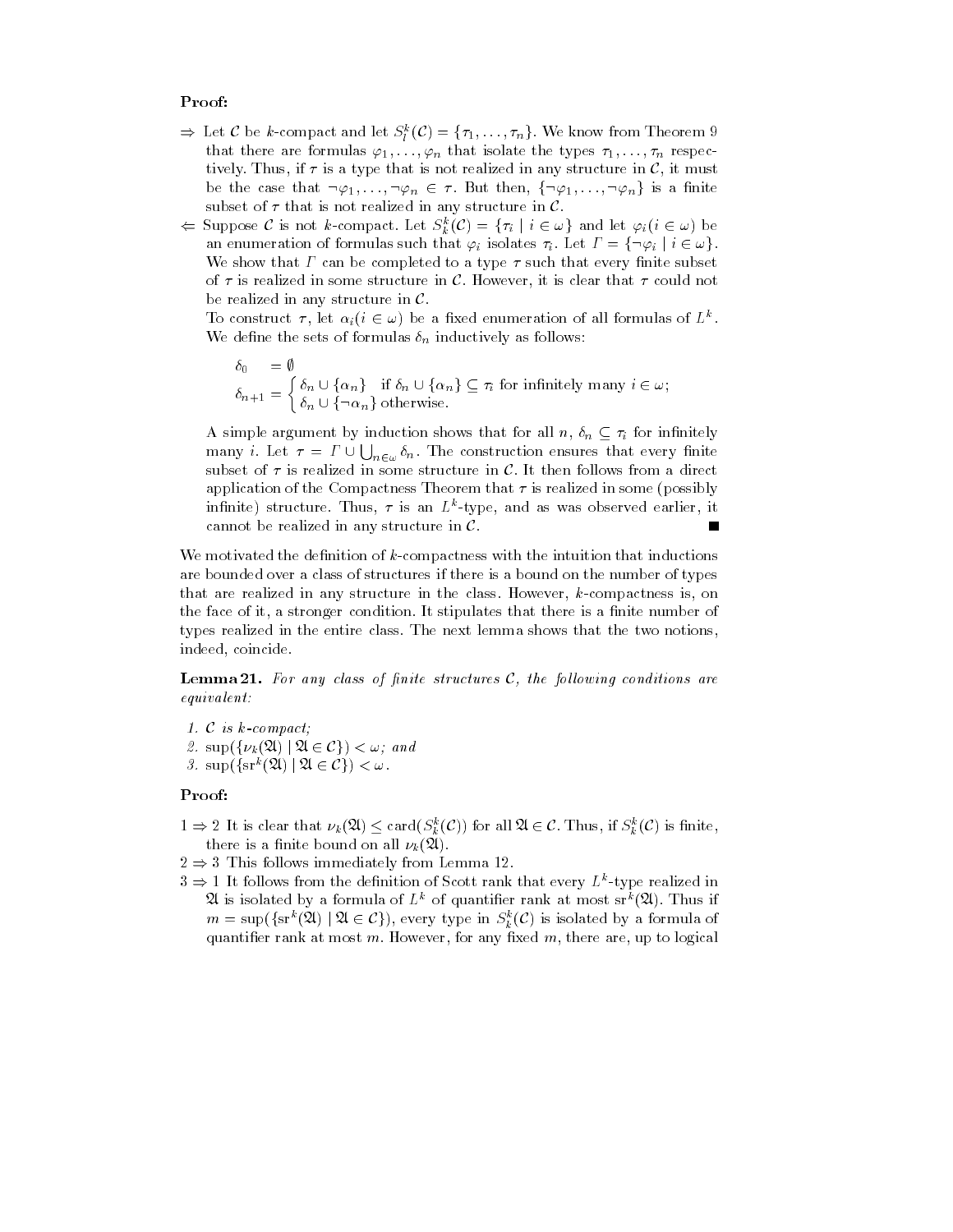equivalence, only niftlely many formulas of  $L^\ast$  of quantifier rank at most  $m_\ast$  -Thus,  $S_k^k(\mathcal{C})$  must be finite.

We can now relate closure ordinals of formulas and types through the following lemma, which will then allow us to make the connection between proficiency and keep and keep and keep and keep and below-below-below-below-below-below-below-below-below-below-below-belo

**Lemma 22.** For every R-positive formula  $\varphi \in L^k$  and every finite structure  $\mathfrak{A}$ ,  $||\varphi||_{\mathfrak{A}} \leq \nu_{2k}(\mathfrak{A}).$ 

#### Proof

Each stage  $\varphi^{\ldots}$  of the iteration of the operator defined by  $\varphi$  is closed under the equivalence relation  $\equiv^{2k}$  (see Theorem 6); therefore, it can be viewed as a union of equivalence classes under this relation-this relation-this relation-this relation-this relation-this r defined by  $\varphi$  is monotone, the number of stages in which it converges must be bounded by the number of equivalence classes- This number is of course just  $\nu_{2k}(\mathfrak{A}).$ 

We are now in a position to prove the following theorem.

**Theorem 23.** Let C be a class of finite structures of signature  $\sigma$ . C is proficient, if and only if, there is a k such that  $C$  is not k-compact.

#### Proof

Suppose C is proficient. Then, there is a k and a formula  $\varphi \in L^k$  such that **Proof:**<br>Suppose C is proficient. The<br>sup({|| $\varphi$ || $\mathfrak{A} \mid \mathfrak{A} \in \mathcal{C}$ }  $\geq \omega$ . B  $\sup(\{\|\varphi\|_{\mathfrak{A}} \mid \mathfrak{A} \in \mathcal{C}\} > \omega$ . But it then follows immediately by Lemmas 22 and 21 that  $\mathcal C$  is not 2k-compact.

For the other direction, let k be such that C is not k-compact. By Lemma 21, it follows that  $\sup({\{sr^k(Q)\mid Q\in\mathcal{C}\}})>\omega$ . From this and Lemma 17 it follows pact.<br>on, let k be such that (<br> $(2l) | 2l \in C \} > \omega$ . Fr For the other direction, let k be such that C is not k-compact. By Lemma 21,<br>it follows that  $\sup(\{sr^k(\mathfrak{A}) \mid \mathfrak{A} \in C\}) \geq \omega$ . From this and Lemma 17 it follows<br>at once that C is proficient. In particular,  $\sup(\{\|\zeta\|_{\$ the formula defined above with respect to k and  $\sigma$ .

Having related the notions of k compactness and prociency in Theorem we now establish the relationship between k-compactness of a class  $\mathcal C$  and the expressive power of  $L_{\infty}^k$  over this class, in the following theorem.

## **Theorem 24.** Let  $C$  be a class of finite structures.

- 1. If  $\mathcal C$  is k-compact, then only finitely many distinct queries are definable in  $L_{\infty \omega}^k$  over C. Moreover, each such query is already definable in  $L^k$  .
- 2. If C is not k-compact, then  $2^{\omega}$  distinct queries are definable in  $L_{\infty\omega}^k$  over C. Hence, some such query is not first-order definable.

## Proof

1. Suppose C is k-compact. We know from Theorem 9 that there is a list  $\varphi_1,\ldots,\varphi_n$  of  $L^+$  formulas which isolates each of the  $L^+$ -types of  $\kappa$ -tuples realized over structures in  $\mathcal C.$  Clearly, every  $L_{\infty \omega }^k$  query is equivalent over  $\mathcal C$ to a disjunction of the  $\varphi_i$  s. But there are  $z^\perp$  such disjunctions and each of them is a formula of  $L^{\ast}$  .

<sup>-</sup> Kecall that we are dealing with purely relational languages. This is not true in languages that include function symbols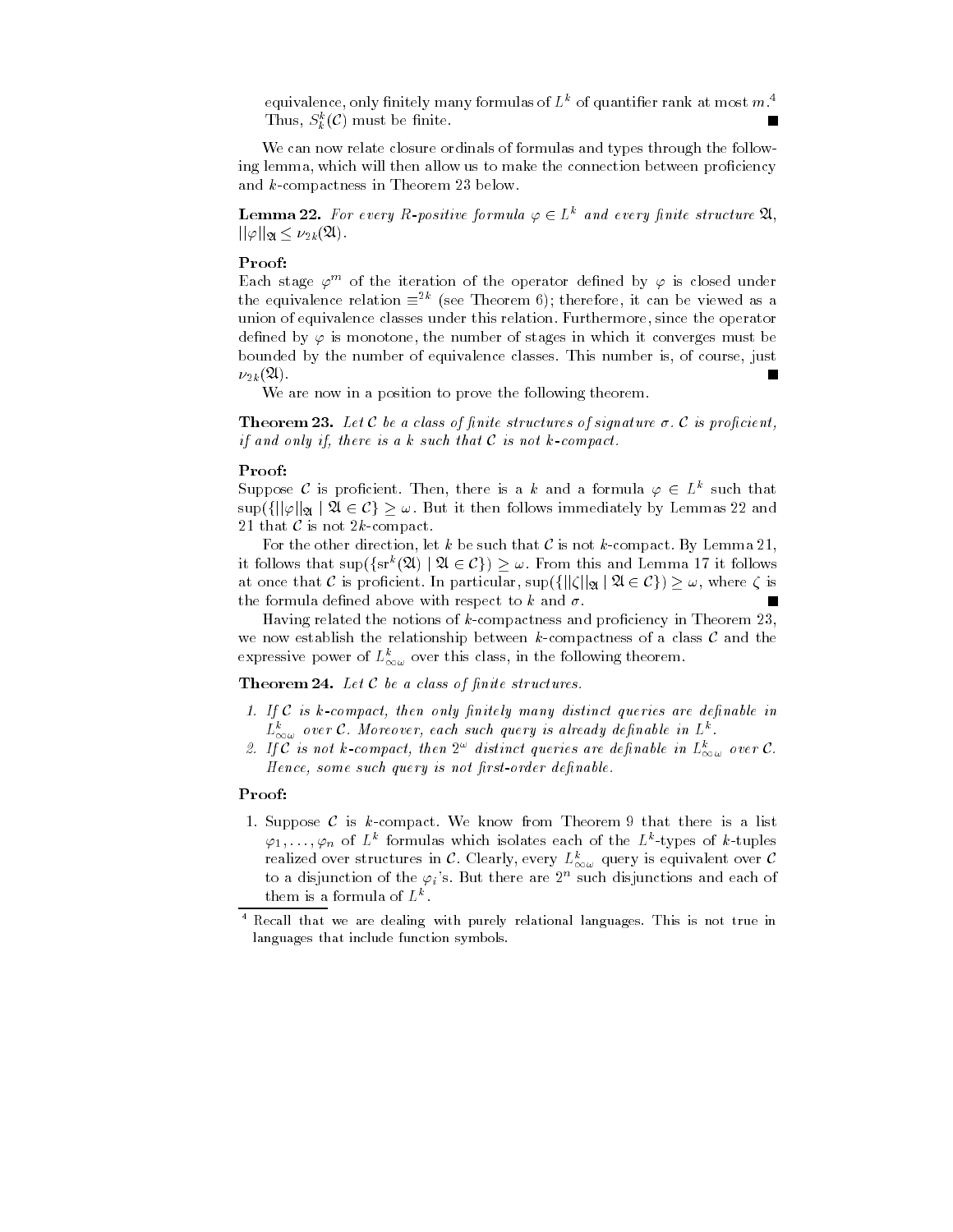2. Suppose C is not k-compact. Again we know from Theorem 9 that there is a list  $\varphi_i (i \in \omega)$  of formulas of  $L^k$  which isolate the countably many distinct types realized over structures in C. Again, each  $L_{\infty \omega}^{k}$  query is equivalent over C to a (countable) disjunction of the  $\varphi_i$ 's. But there are  $2^\omega$  such disjunctions which distinct distinct queries  $\mu$  many remains and  $\mu$  many results and only many resolutions.

We now have the positive solution to McColm's second conjecture as a corollary of Theorems 23 and 24.

**Corollary 25 [McC90], [KV92a].** A class C of finite structures is proficient, if and only if, there is a query expressible over  $\mathcal C$  in  $L^\omega_{\infty\omega}$  that is not expressible in FO on  $\mathcal{C}.$ 

Indeed we have also shown a somewhat stronger result- It is a direct con sequence of Theorem 24 that for every k,  $L_{\infty\omega}^{k}$  collapses to FO on a class of finite structures C, if and only if,  $L_{\infty\omega}^k$  collapses to  $L^k$  on C. This is a version of what Kolaitis and Vardi termed the "ramified" version of McColm's conjecture  $[KV92a]$ .

The proof of Theorem 23 relies on the fact that in any class that is not compact the induction dened by the induction density of the formula  $\mathcal{A}$ below, we can extract from this fact an LFP definable query that is closed under the relation  $\equiv^k$  but is not definable in  $L^k$  in any class that is not k-compact. The query is constructed to include exactly one  $\equiv^{k}$ -equivalence class in each structure  $\mathfrak A.$  The equivalence class selected will be one of maximal Scott rank in A- This is formally stated in the lemma below-

Lemma For any k there is a formula x - - -xk of LFP with the fol low ing properties: for every structure  $\mathfrak{A},$ 

- 1.  $\mathfrak{A} \models \exists x_1, \ldots, x_k \chi;$
- 2. for any two k-tuples s and s' of elements of  $\mathfrak{A}$ , if  $\mathfrak{A} \models \chi$  s and  $\mathfrak{A} \models \chi$  s'). then  $Type_k(\mathfrak{A}, s) = Type_k(\mathfrak{A}, s')$ ;
- 5.  $\chi$  is equivalent to a formula of  $L_{\infty\omega}^{\ast}$ ,
- 4. for every k-tuple s of elements of  $\mathfrak{A}, \text{ if } \mathfrak{A} \models \chi[s], \text{ then } \mathrm{sr}^k_{\mathfrak{A}}(s) = \mathrm{sr}^k(\mathfrak{A}).$

#### Proof

where the formula given by Theorem and Theorem agency with the state of the stage of the stage of the stage of comparison relation of this formula,  $\leq_\zeta$ , which is definable in LFP by Theorem 2. Dene x - - -xk as follows  $\begin{aligned} \text{Re}\ \theta(x_1, \ldots) \ \theta &\equiv \exists y_1, \ldots \end{aligned}$ 

$$
\theta \equiv \exists y_1, \ldots, y_k \forall z_1, \ldots, z_{2k} (\mathbf{Ifp}(R, z_1, \ldots, z_{2k}) \zeta(z_1, \ldots, z_{2k}) \rightarrow \langle z_1, \ldots, z_{2k} \rangle \leq \langle x_1, \ldots, x_k, y_1, \ldots, y_k \rangle)).
$$

Then, by Lemma 17, for any structure  $\mathfrak A$  and any k-tuple s of elements of  $\mathfrak A$ ,  $\mathfrak{A} \models \theta[s],$  if and only if,  $\mathrm{sr}^k_{\mathfrak{A}}(s) = \mathrm{sr}^k(\mathfrak{A}).$  That is  $\theta$  picks out all the tuples in  $\mathfrak{A}$ of maximal Scott rank--since there must clearly be some such tuples ( ) satisfied the root and the fourth conditions- the furthermore since the conditions- the realize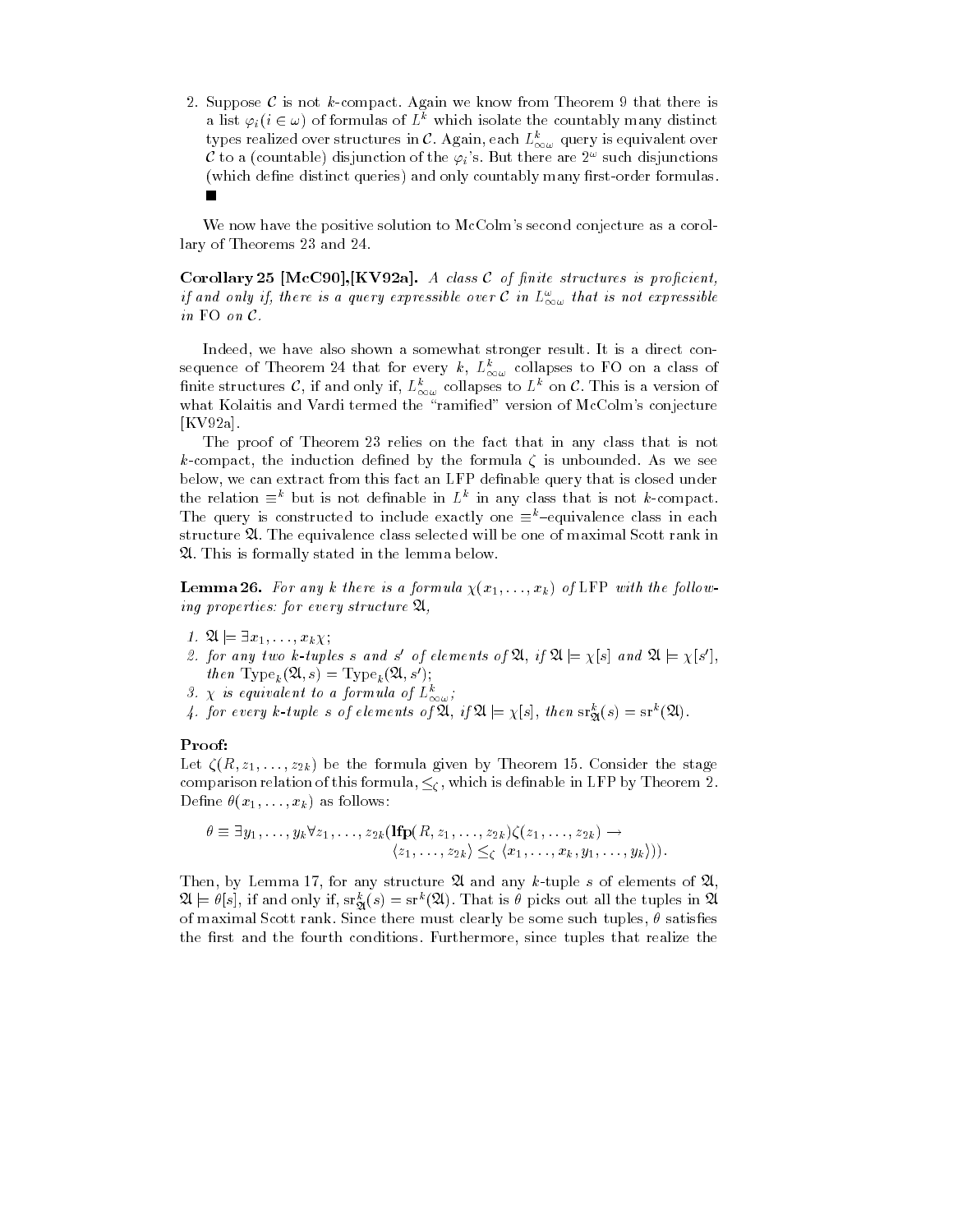equivalence relation  $\equiv^k$ , and therefore it is definable in  $L_{\infty\omega}^k$ , and it satisfies the third condition- In general however it does not satisfy the second condition since there may be more than one equivalence class of maximal Scott rank in any given structure- in structure-measuring these we use the ordering on equiv alence constant  $\lambda_{0}$  given by Theorem III is the formula constant  $\lambda_{1}$  -  $\lambda_{1}$  is  $\lambda_{1}$ as follows

s tollows:<br>  $\chi \equiv \theta(x_1, \ldots, x_k) \wedge \forall y_1, \ldots, y_k (\theta(y_1, \ldots, y_k) \rightarrow \neg \langle y_1, \ldots, y_k \rangle <_k \langle x_1, \ldots, x_k \rangle).$ 

Since  $\chi$  selects exactly one equivalence class, it satisfies condition 1 and 2, and the equivalence class is selected from among those selected by  $\theta$ , so it satisfies condition - Since the equivalence class is chosen this follows from the chosen this follows denition of the presence  $\mathcal{A}_{0}$  of density the equivalence and equivalence the equivalence relation  $\equiv^k$  and it therefore satisfies condition 3.

It is clear that the formula  $\chi$  is not equivalent to any formula of  $L^{\ast}$  in any class  $\mathcal C$  that is not k-compact. Indeed, suppose it were equivalent to such a formula of quantifier rank m. Then, since C is not k-compact, it contains a structure  $\mathfrak A$ with  $sr^{k}(\mathfrak{A}) > m$ , but all tuples s in  $\mathfrak{A}$  such that  $\mathfrak{A} \models \chi[s]$  are  $L^{k}$ -equivalent, and by the definition of Scott ranks, they cannot be distinguished from all other tuples in  $\mathfrak A$  by formulas of quantifier rank  $\leq m$ , yielding a contradiction. This argument enables us to establish the following two theorems

**Theorem 27.** For any class of structures  $C$ , the following are equivalent:

- 1.  $C$  is  $k$ -compact.
- 2.  $L_{\infty}^k \cap \mathrm{LFP} = L^k$  on C.

#### Proof:

 $f(1) \Rightarrow f(2)$  follows from Theorem 24. Conversely, if (1) is false, then the formula  $\chi$  of Theorem 26 witnesses that the separation of  $L_{\infty}^k$   $\cap$  LFP from  $L^k$ .

The above can be seen as strengthening Theorem 24 in the sense that it shows that if C is not k-compact, then not only can we separate  $L_{\infty}^k$  from  $L^k$ , but the separating query can be chosen to be LFP definable.

**Definition 28.** A class of structures C has the k-preservation property if every query that is  $\equiv^k$ -closed over C and first order definable on C is definable in  $L^k$ over  $\mathcal{C}$ .

This definition allows us to state a sufficient condition on a class of structures for the separation of LFP and FO-

**Theorem 29.** If there is a k such that  $C$  is not k-compact and has the kpreservation property, then LFP does not collapse to FO on  $\mathcal{C}$ .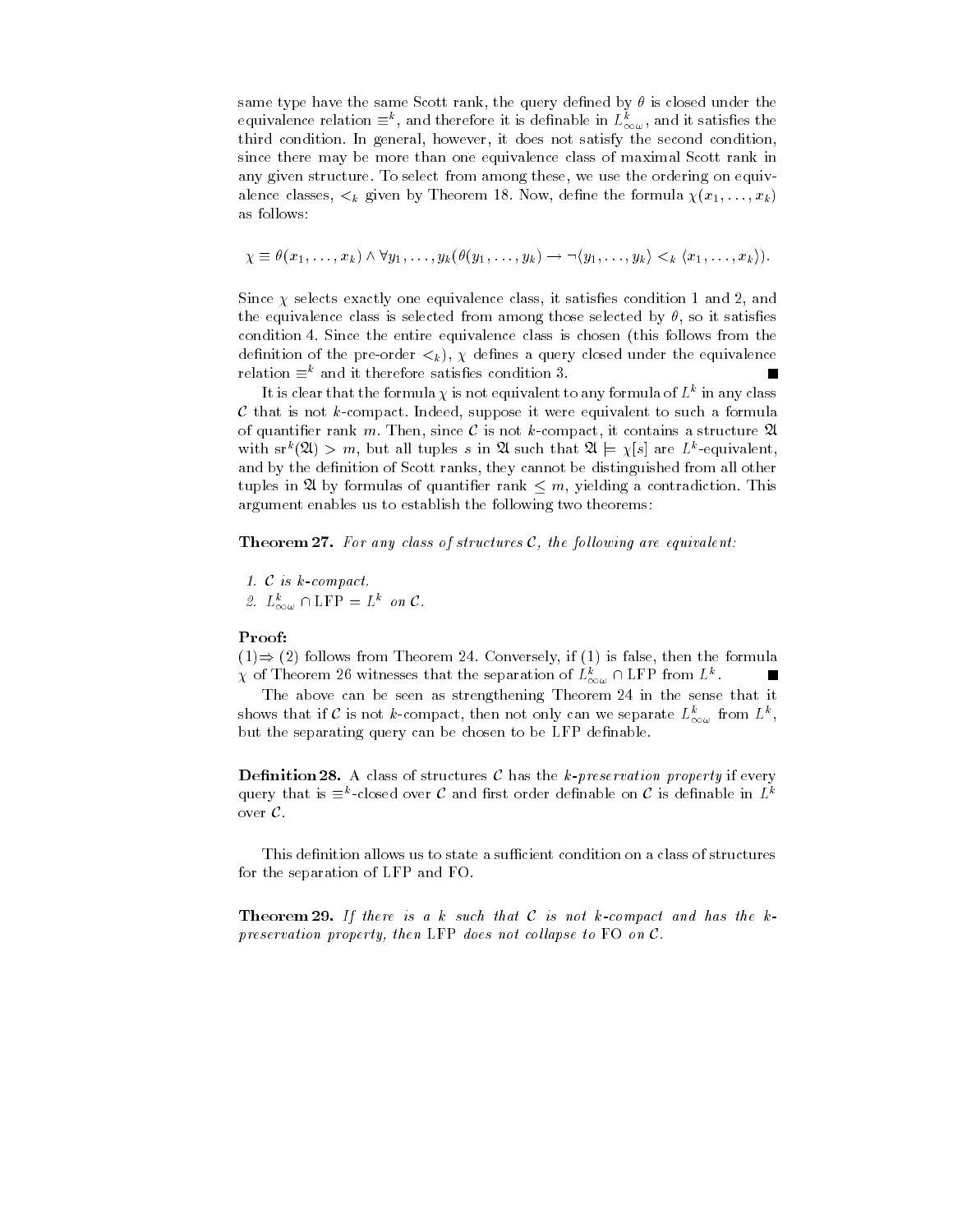#### 4 The Ordered Conjecture

Theorem 29 raises the question of which classes of structures  $\mathcal C$  have the kpreservation property-matrixed accessing the increased mission preservation classes of the ordered structures- We also show that this is linked to the question of whether the class of all finite structures  $\mathcal{F}_{\sigma}$  has the k-preservation property.

In the case of the class of all structures (finite or infinite), this question is resolved as a direct consequence of a result proved by Immerman and Kozen IK using the compactness theorem- This is stated in the theorem below-

**Theorem 30 [IK89].** The class S of all structures (finite or infinite) has the k-preservation property, for all  $k$ .

It has been observed that most preservation theorems that hold on the class of all structures fail when we restrict ourselves to finite structures (see [Gur84]). One would expect that these sources for the above as well-the well-metally well-metallicated the question of whether such a preservation theorem holds on finite structures is connected to conjecture at as we this weak, we also we receive a technical lemma-

For any signature  $\sigma$ , let the width of  $\sigma$ , denoted  $w(\sigma)$ , be the maximum arity of any fix and symbol in the contract material in an and let  $\alpha$  is a signature of  $\alpha$  , and  $\alpha$ then have the following

**Lemma 31.** For any structure  $\mathfrak{A}$  in  $\mathcal{O}_{\sigma}$ , and any *l*-tuple  $s = \langle a_1, \ldots, a_l \rangle$  of elements in  $\mathfrak{A}$ , where  $l \leq m$ , there is a formula  $\varphi$  of  $L^m$  such that, for any structure  ${\mathfrak B}$  of signature  $\sigma\cup\{\leq\},\,{\mathfrak B} \models\varphi[t]$  if and only if there is an isomorphism  $f: \mathfrak{A} \cong \mathfrak{B}$  with  $f(s) = t$ .

#### Proof:

We first show that, for every element a of  $\mathfrak{A}$ , there is a formula  $\beta_a(x)$  of  $L^2$ such that a is the unique element of  $\mathfrak A$  satisfying  $\mathfrak A \models \beta_a[a]$ . To show this, we inductively dene the following class of formulas-

$$
\alpha_0(x) \equiv \neg(x = x)
$$
  
\n
$$
\alpha_{n+1}(x) \equiv \forall y((y \le x) \rightarrow (x = y \lor \exists x(x = y \land \alpha_n(x))))
$$

It is clear that  $\mathfrak{A} \models \alpha_n[i]$  if and only if there are at most n elements less than or It is clear that  $\mathfrak{A} \models \alpha_n[a]$  if and only if there are at most *n* elements less than or<br>equal to *a* in the linear order  $\leq^{\mathfrak{A}}$ . Thus, the formula  $\beta_n \equiv \neg \alpha_{n-1} \wedge \alpha_n$  identifies the *nth* element of the order uniquely.

Using these formulas it is clear that any m tuple can be uniquely identied by a formula of  $L^m$ , and we can therefore construct a sentence  $\psi_{\mathfrak{A}}$  of  $L^m$  that determines the structure  $\mathfrak A$  up to isomorphism among structures in  ${\mathcal O}_\sigma.$  If  $\lambda$  is the sentence of  $L^3$  that asserts that  $\leq$  is a linear order, then  $\psi_{\mathfrak{A}} \wedge \lambda \wedge \bigwedge_{1 \leq i \leq l} \beta_{a_i}(x_i)$ is the required formula  $\varphi$ .

It follows from Lemma 31 that if  $C$  is a class of ordered structures over some signature  $\sigma$ , where  $w(\sigma) \leq m$ , then every query, of arity at most m, on C is denhable in  $L_{\infty \omega}^{\infty}$  (assuming  $m$  is at least 5). Furthermore, if  $\varphi$  is any first-order formula (with at most  $k$  free variables, for any  $k \geq m)$  in such a signature  $\sigma$  and  $\lambda$  is as above, then it follows easily from Lemma 31 that  $\varphi \wedge \lambda$  is equivalent over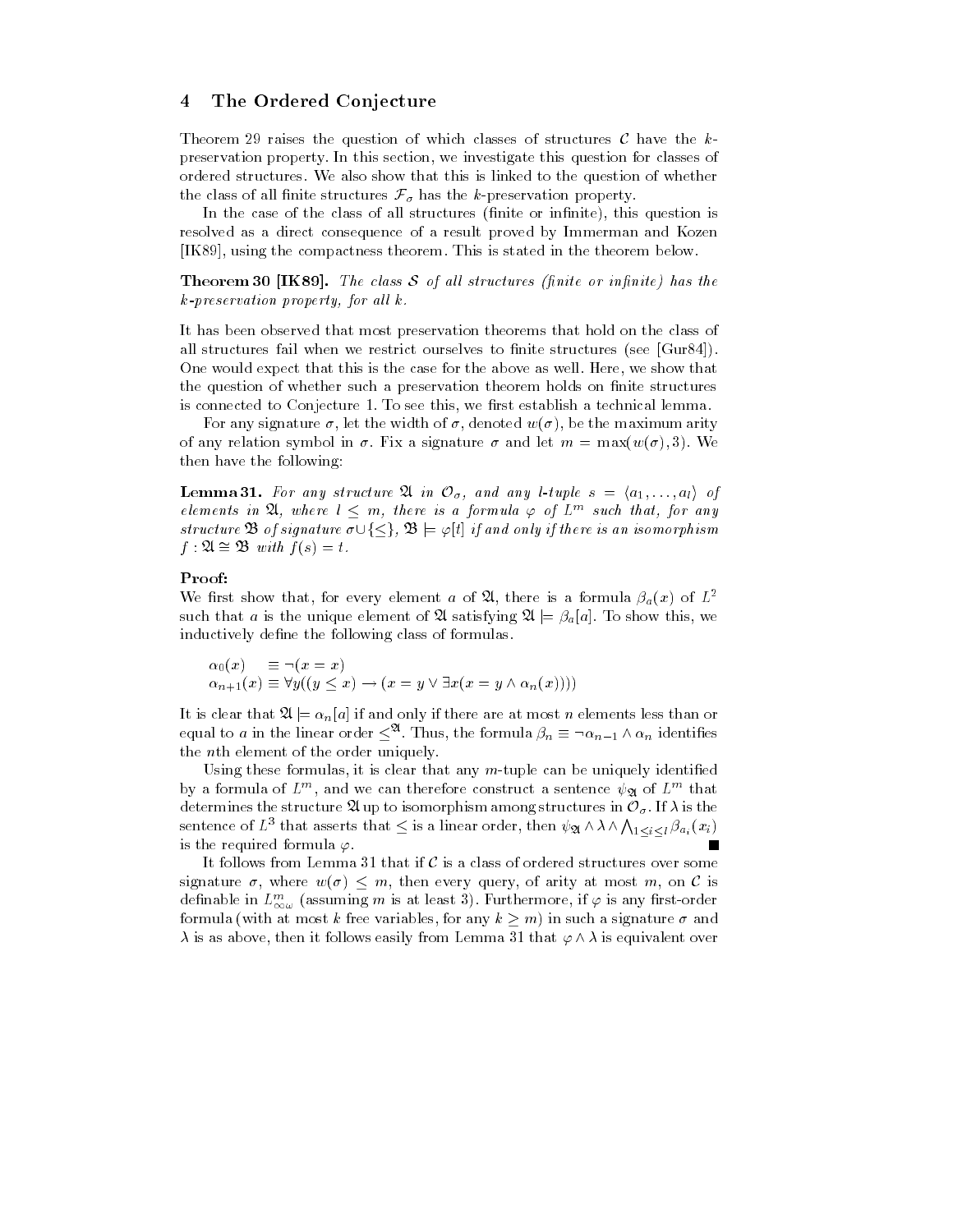the class  $\mathcal{F}_{\sigma}$  to a formula of  $L^k_{\infty \omega}$ . Let  $\sigma'$  denote the signature  $\sigma \cup \{\leq\}$ . We can now prove the following theorem-

**Theorem 32.** If there is a  $k \geq m$  such that  $\mathcal{F}_{\sigma'}$  has the k-preservation property, then every class  $\mathcal{C} \subset \mathcal{O}_{\sigma}$  has the k-preservation property.

#### Proof

and the angle with free variables are variables among with  $\alpha$  -file  $\mu$  , with  $\alpha$  $m \leq k$ , by the observations above,  $\varphi \wedge \lambda$  is equivalent over  $\mathcal{F}_{\sigma'}$  to a formula of  $L_{\infty\omega}^k$ . But then, by the k-preservation property of  $\mathcal{F}_{\sigma'}$ , there is a formula  $\psi$  of  $L^k$  that is equivalent to  $\varphi \wedge \lambda$  over  $\mathcal{F}_{\sigma'}$ . Since  $\lambda$  is true in all structures in  $\mathcal{C}$ , it follows that on  $\mathcal{C}, \psi$  defines the same query as  $\varphi$ .

Theorem 32 shows that a preservation theorem along the lines of Theorem 30 for nite structures would resolve Conjecture - This however seems an unlikely eventuality, since it seems unlikely that every class of ordered structures has the k-preservation property for some k. This is because, for any class  $\mathcal{C} \subset \mathcal{O}_{\sigma}$  and any  $k > m$ , if C has the k-preservation property, then every first order definable query of arity  $\kappa$  or less is definable in  $L^{\ast}$  . Thus, in particular, every first order sentence is equivalent to one with no more than k variables- Nonetheless there are interesting classes of structures for which this property holds- The following result is due to Poizat  $\lceil \text{Poi} 82 \rceil$  (for another exposition of this result see  $\lceil \text{IK} 89 \rceil$ ).

 $\boldsymbol{u}$  and every unary relation symbols then every relation symbols then every relation symbols then every relation  $\boldsymbol{u}$ first order formula with at most three free variables is equivalent on  $\mathcal{O}_{\sigma}$  to a formula of L--

As a corollary, we get the following theorem.

**Theorem 34.** For any unary signature  $\sigma$ , and any class  $\mathcal{C} \subset \mathcal{O}_{\sigma}$ , if C contains arbitrarily large structures, then LFP does not collapse to FO on  $\mathcal{C}.$ 

#### $\overline{5}$ Complexity Theoretic Implications

It turns out that a resolution of Conjecture 1, whether positive or negative, would have important implications in complexity theory- Moreover if the question is resolved by the methods outlined in the previous section i-e- by showing that the class  $\mathcal{O}_{\sigma}$  has the k-preservation property for some k, then this has some unlikely implications that follow from the observation contained in the next proposition-

**Proposition 35.** If  $\mathcal{O}_{\sigma}$  has the k-preservation property, then every first order definable k-ary query on  $\mathcal{F}_{\sigma}$  is computable in DTIME $[n^k]$ .

#### Proof

By the k preservation property every rst order denable k ary query is den able by a formula  $\varphi$  of  $L^+$  . In such a formula, every sub-formula contains at most k free variables- Since there is a constant number of such sub formulas we can evaluate  $\varphi$  in a structure  $\mathfrak A$  of size n, by enumerating all  $n^k$  k-tuples in  $\mathfrak A$ , and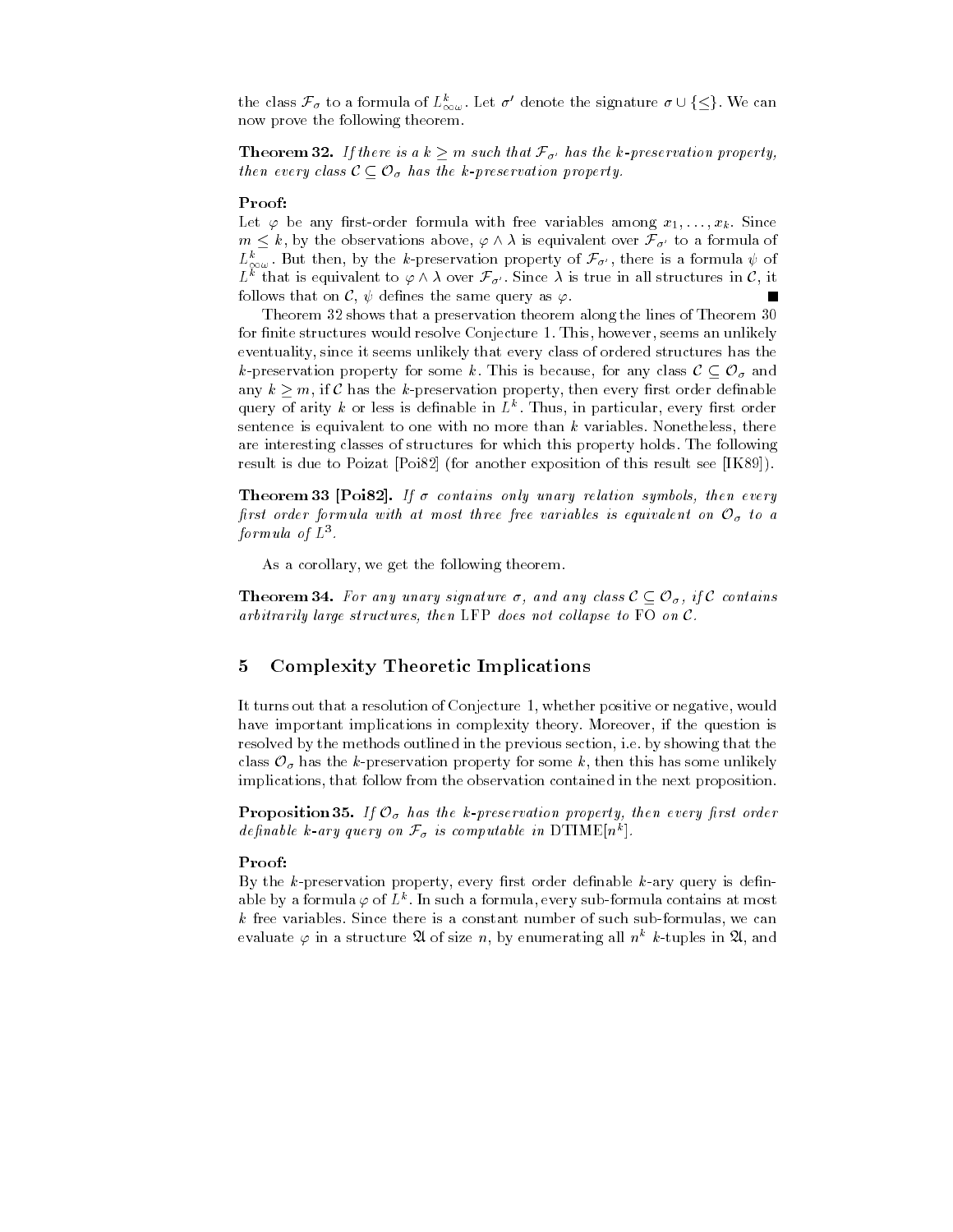checking whether they satisfy the sub formulas- It can be veried that such an algorithm runs in time  $O(n^{\kappa})$ .

Taking to be the language of graphs i-e- the signature consisting of just one binary relation, it follows from the above that if there is a k such that  $\mathcal{O}_{\sigma}$ has the k preservation property then for every c the problem of determining whether a graph has a c-clique is solvable in  $D$ TIME $|n^+|$ . On the other hand, it is difficult to prove that there is no  $k$  such that every first order definable Boolean query on  $\mathcal{F}_{\sigma}$  is computable in  $\mathrm{DTIME}[n^k]$ , because such a result would imply the separation of PTIME from PSPACE (see  $ST95$ ).

Moreover, if we could show that Conjecture 1 is false, that would also establish the separation of PTIME and PSPACE- This follows from the result in [DH95] that on any infinite class of ordered structures, there is a PFP query that is not rst order denable- Thus we have the following proposition-

**Proposition 36.** If there is an infinite class of ordered structures on which  $\text{LFP} = \text{FO}, \text{ then } \text{PTIME} \neq \text{PSPACE}.$ 

In order to state the complexity theoretic implications of a positive resolution of conjecture in the control some notation-interaction-interaction-interaction-interactionhierarchy i-e- the class of those problems that can be solved in logarithmic time by an alternating machine with a bounded number of alternations- Similarly Lin H denotes the linear time hierarchy i-e- those problems that can be solved by a linear time, bounded depth, alternating machine.

Consider a signature  $\sigma$  including ternary relation symbols + and  $\times$ . Let  $\mathcal{C} \subset \mathcal{O}_{\sigma}$  be the class of structures such that  $+$  is interpreted as the addition relation consistent with the order  $\leq$ , and  $\times$  is interpreted as the corresponding multiplication-between relation-services from a result of Barrington et al- $\Gamma$  . This consider the class of structures-the class of structures-the class of structures-the class of structures D of the form  $\langle m, +, \times \rangle$ , i.e. containing no relations other than the numerical predicates-dicates-dicates-dicates-dicates-dicates-dicates-dicates-dicates-dicates-dicates-dicates-dicates-dicates-That is, since the structure is completely determined by the value of  $m$ , we can represent it as a binary string of length logical logical class that can construct a query is denable in rst order logic if and only if it is in Lin H another way to characterize this class is as the class RUD of rudimentary sets of binary strings which was shown in Wra to to be equivalent to Link and the Community of Greek, the denhable in LFP on this class if and only if it is computable in  $\mathrm{D}\Pi\mathrm{M}\mathrm{E}[Z^{\pm\vee\cdots}]$  $\mathbf{u}$  is the logic intervals that no the binary string-binary string-binary string-binary string-binary string-binary string-binary string-binary string-binary string-binary string-binary string-binary string-binary st

**Proposition 37.** If Conjecture 1 holds then  $\text{Lin-H} \neq \text{ETHME}$ .

to denote the latter class- Thus we have the following proposition-

The complexity theoretic separation of Proposition 37 can be seen as a linear counterpart to the separation of PH from EXPTIME-

#### 6 Conclusions

To conclude we present several directions of investigation suggested by the re sults we have presented-mail which the class of order class of ordered graphs.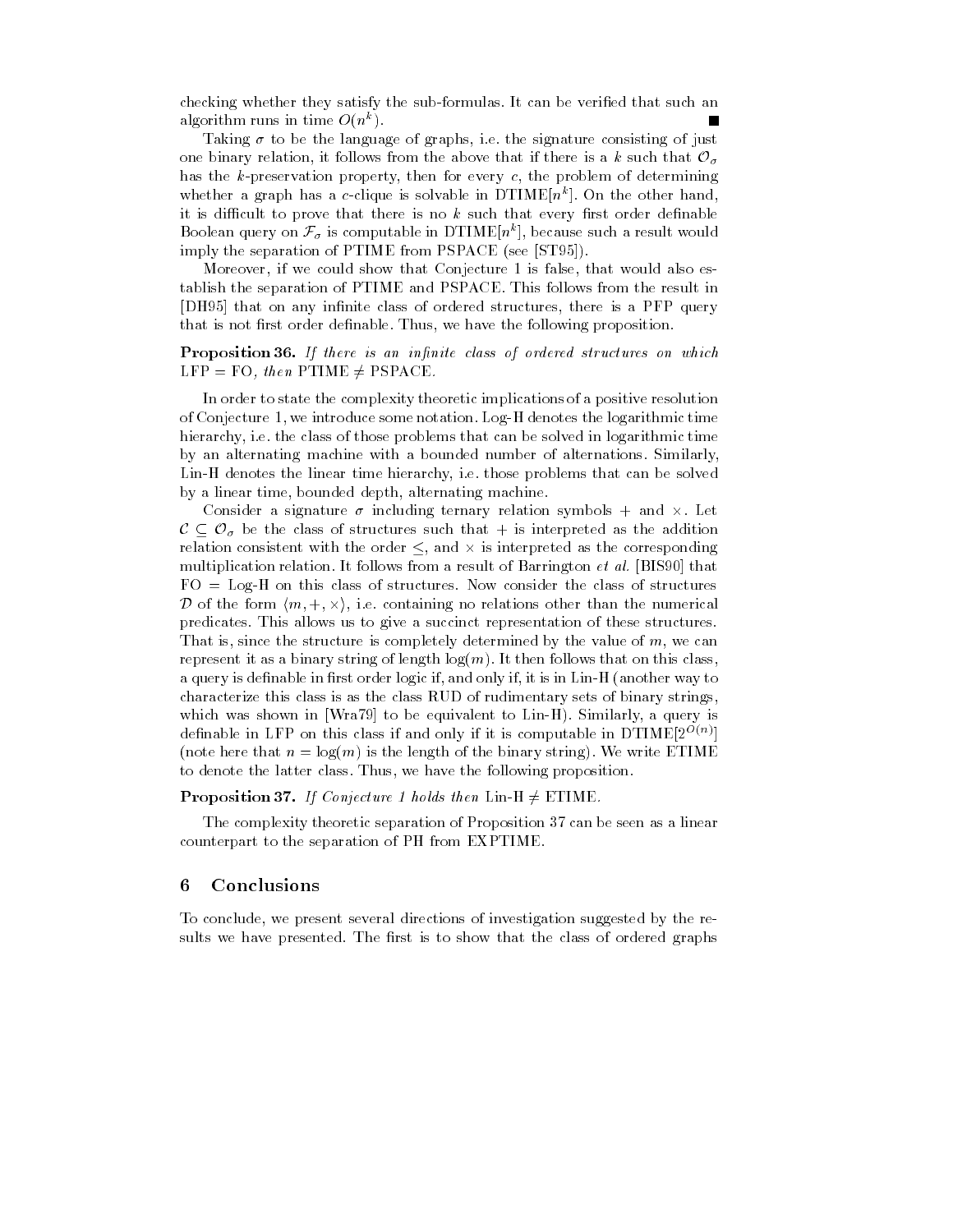does not have the k preservation property for any k or equivalently to show that there is a class of ordered structures for which FO does not collapse to  $L^{\ast}$  , for any k- Another direction is to investigate for what classes of ordered struc tures the sufficient condition provided by Theorem 29 can be used to establish the separation of LFP and FO-P and FO-P and FO-P and FO-P and FO-P and FO-P and FO-P and FO-P and FO-P and FOit the case that there is a k such that FO collapses to  $L^k$ ? We showed that this is true for all classes of strings i-e- linear orders with additional unary predi cates), but are there other interesting classes of structures for which this holds? Since we do not expect all classes of ordered structures to have this property it would also be instructive to find other, weaker, sufficient conditions on a class of ordered structures so that LFP  $\neq$  FO.

## References

- [AV91] S. Abiteboul and V. Vianu. Datalog extensions for database queries and updates Journal of Computer and System System System System System System System System System System System System System System System System System System System System System System System System System System System Sy
- Av S Abiteboul and V Vianual  $\mathbf{I}$  and V Vianual of Vianual of Vianual of Vianual of Vianual of Vianual of Vianual of Vianual of Vianual of Vianual of Vianual of Vianual of Vianual of Vianual of Vianual of Vianual of V computer and system serventers and present and server
- [BIS90] D.M. Barrington, N. Immerman, and H. Straubing. On uniformity within  $N$  and  $N$  and  $N$  and System System System System System System System System System System System System System System System System System System System System System System System System System System System System S
- [Daw93] A. Dawar. Feasible Computation through Model Theory. PhD thesis, University of Pennsylvania
- [DH95] A. Dawar and L. Hella. The expressive power of finitely many generalized quanti ers Information and Computation ---
- [DLW95] A. Dawar, S. Lindell, and S. Weinstein. Infinitary logic and inductive definability over  $\mathcal{A}$  . The structures Information and Computation and Computation and Computation and Computation and Computation and Computation and Computation and Computation and Computation and Computation and Comput 1995.
- [GIS94] Y. Gurevich, N. Immerman, and S. Shelah. McColm's conjecture. In Proc. -th IEEE Symp on Logic in Computer Science
- [Gur84] Y. Gurevich. Toward logic tailored for computational complexity. In m richter et al editors computation and Proof Theory pages Its Proof Springer Lecture Notes in Mathematics
- [IK89] N. Immerman and D. Kozen. Definability with bounded number of bound variables information and Computation - Computation - Computation - Computation - Computation - Computation -
- Imm-corder bounds for and lower bounds for  $\mathbf{u}$ of  $\sim$  -system system system system system system system system system system system system system system system system system system system system system system system system system system system system system system sy
- [Imm86] N. Immerman. Relational queries computable in polynomial time. Information and Control, 68:86-104, 1986.
- a Ph G Kolaitis and M Y Variation in M Y Variation in M Y Variation in M Y Variation in M Y Variation in M Y V model theory. In Proc. 7th IEEE Symp. on Logic in Computer Science, pages the contract of the contract of the contract of the contract of the contract of the contract of the contract o
- KV-b Ph G Kolaitis and M Y Vardi In nitary logics and laws Information and Computation --- -
- [McC90] G. L. McColm. When is arithmetic possible? Annals of Pure and Applied Logical contracts and contracts are a series of the contracts of the contracts of the contracts of the contracts of
- [Mos74] Y. N. Moschovakis. Elementary Induction on Abstract Structures. North Holland, 1974.